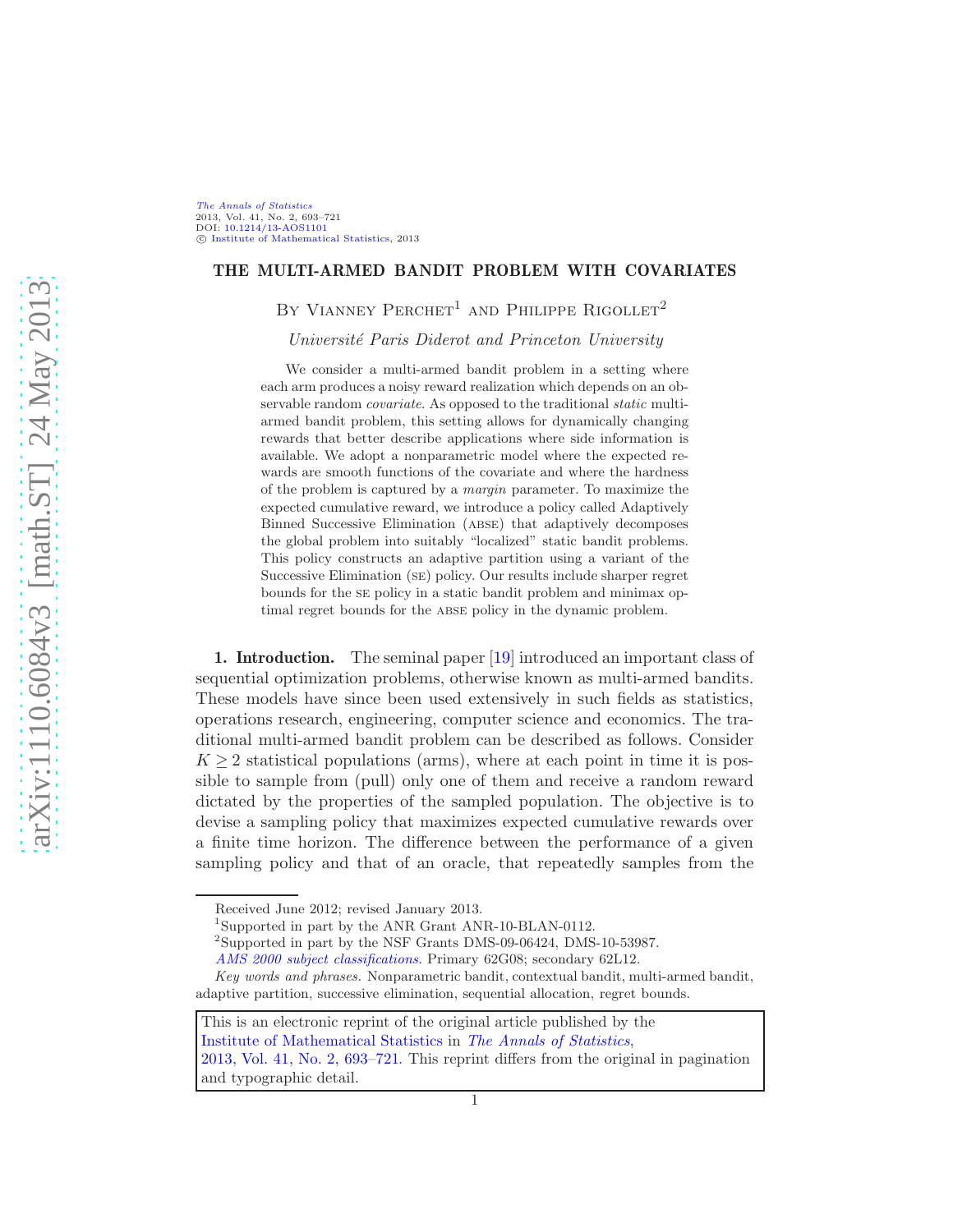## 2 V. PERCHET AND P. RIGOLLET

population with the highest mean reward, is called the regret. Thus, one can re-phrase the objective as minimizing the regret.

When the populations being sampled are homogeneous, that is, when the sequential rewards are independent and identically distributed (i.i.d.) in each arm, the family of upper-confidence-bound (UCB) policies, introduced in [\[14](#page-28-1)], incur a regret of order  $\log n$ , where n is the length of the time horizon, and no other "good" policy can (asymptotically) achieve a smaller regret; see also [\[4](#page-28-2)]. The elegance of the theory and sharp results developed in [\[14](#page-28-1)] hinge to a large extent on the assumption of homogenous populations and hence identically distributed rewards. This, however, is clearly too restrictive for many applications of interest. Often, the decision maker observes further information and based on that, a more customized allocation can be made. In such settings, rewards may still be assumed to be independent, but no longer identically distributed in each arm. A particular way to encode this is to allow for an exogenous variable (a covariate) that affects the rewards generated by each arm at each point in time when this arm is pulled.

Such a formulation was first introduced in [\[24\]](#page-29-0) under parametric assumptions and in a somewhat restricted setting; see [\[9](#page-28-3), [10](#page-28-4)] and [\[23](#page-29-1)] for very different recent approaches to the study of such bandit problems, as well as references therein for further links to antecedent literature. The first work to venture outside the realm of parametric modeling assumptions appeared in [\[25\]](#page-29-2). In particular, the mean response in each arm, conditionally on the covariate value, was assumed to follow a general functional form; hence one can view their setting as a nonparametric bandit problem. They propose a variant of the  $\varepsilon$ -greedy policy (see, e.g., [\[4\]](#page-28-2)) and show that the average regret tends to zero as the time horizon  $n$  grows to infinity. However, it is unclear whether this policy satisfies a more refined notion of optimality, insofar as the magnitude of the regret is concerned, as is the case for UCBtype policies in traditional bandit problems. Such questions were partially addressed in [\[18\]](#page-28-5) where near-optimal bounds on the regret are proved in the case of a two-armed bandit problem under only two assumptions on the underlying functional form that governs the arms' responses. The first is a mild smoothness condition, and the second is a so-called *margin condition* that involves a *margin parameter* which encodes the "separation" between the functions that describe the arms' responses.

The purpose of the present paper is to extend the setup of [\[18](#page-28-5)] to the Karmed bandit problem with covariates when  $K$  may be large. This involves a customized definition of the margin assumption. Moreover, the bounds proved in [\[18](#page-28-5)] suffered two deficiencies. First, they hold only for a limited range of values of the margin parameter and second, the upper bounds and the lower bounds mismatch by a logarithmic factor. Improving upon these results requires radically new ideas. To that end, we introduce three policies: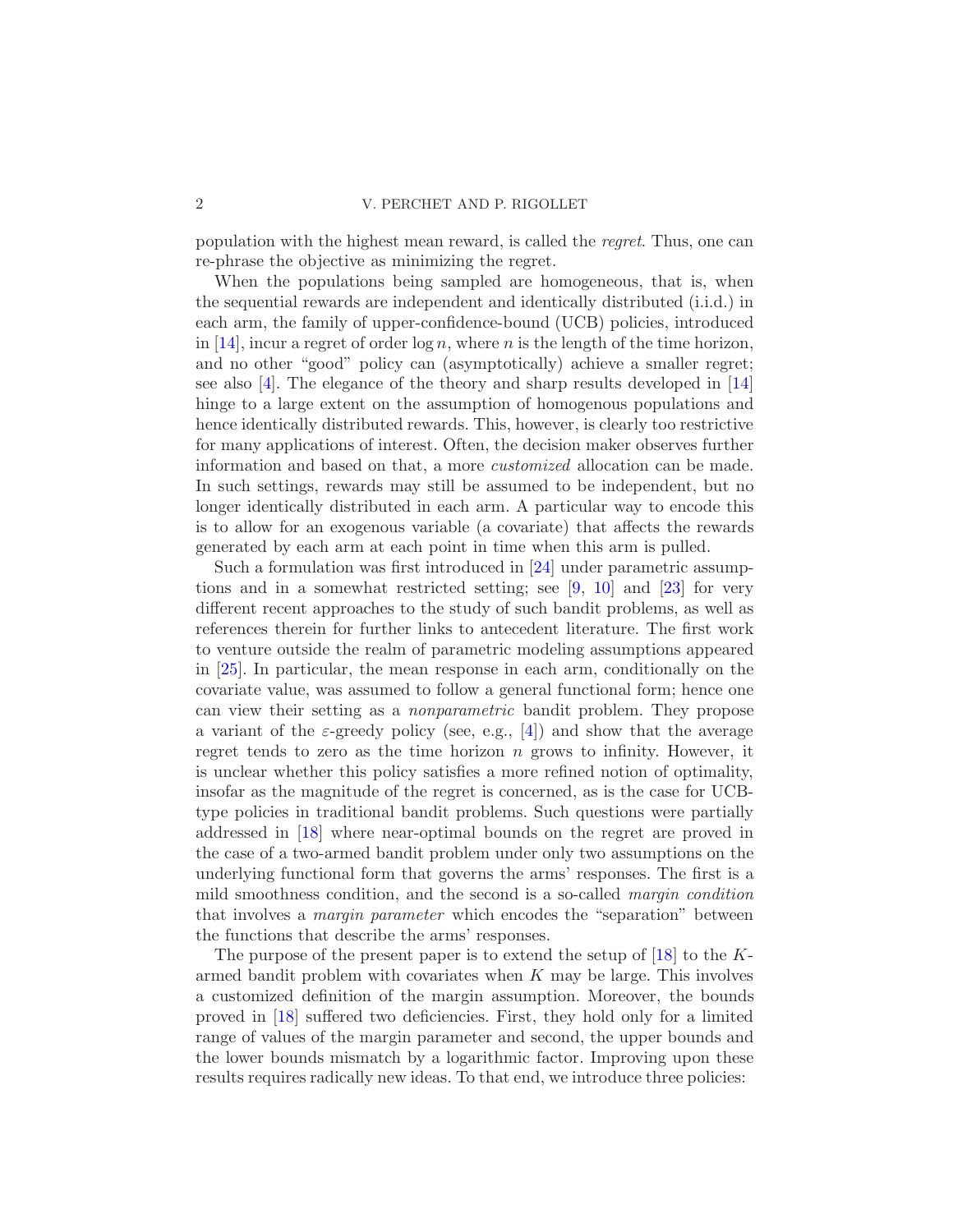#### BANDITS WITH COVARIATES 3

(1) Successive Elimination (se) is dedicated to the static bandit case. It is the cornerstone of the other policies that deal with covariates. During a first phase, this policy explores the different arms, builds estimates and eliminates sequentially suboptimal arms; when only one arm remains, it is pulled until the horizon is reached. A variant of se was originally introduced in [\[8](#page-28-6)]. However, it was not tuned to minimize the regret as other measures of performance were investigated in this paper. We prove new regret bounds for this policy that improve upon the canonical papers [\[14](#page-28-1)] and [\[4\]](#page-28-2).

(2) Binned Successive Elimination (bse) follows a simple principle to solve the problem with covariates. It consists of grouping similar covariates into bins and then looks only at the average reward over each bin. These bins are viewed as indexing "local" bandit problems, solved by the aforementioned se policy. We prove optimal regret bounds, polynomial in the horizon but only for a restricted class of difficult problems. For the remaining class of easy problems, the bse policy is suboptimal.

(3) Adaptively Binned Successive Elimination (abse) overcomes a severe limitation of the naive bse. Indeed, if the problem is globally easy (this is characterized by the margin condition), the bse policy employs a fixed and too fine discretization of the covariate space. Instead, the abse policy partitions the space of covariates in a fashion that adapts to the local difficulty of the problem: cells are smaller when different arms are hard to distinguish and bigger when one arm dominates the other. This adaptive partitioning allows us to prove optimal regrets bounds for the whole class of problems.

The optimal polynomial regret bounds that we prove are much larger than the logarithmic bounds proved in the static case. Nevertheless, it is important to keep in mind that they are valid for a much more flexible model that incorporates covariates. In the particular case where  $K = 2$  and the problem is difficult, these bounds improve upon the results of [\[18](#page-28-5)] by removing a logarithmic factor that is idiosyncratic to the exploration vs. exploitation dilemma encountered in bandit problems. Moreover, it follows immediately from the previous minimax lower bounds of [\[2\]](#page-28-7) and [\[18\]](#page-28-5), that these bounds are optimal in a minimax sense and thus cannot be further improved. It reveals an interesting and somewhat surprising phenomenon: the price to pay for the partial information in the bandit problem is dominated by the price to pay for nonparametric estimation. Indeed the bound on the regret that we obtain in the bandit setup for  $K = 2$  is of the same order as the best attainable bound in the *full information* case, where at each round, the operator receives the reward from only one arm but observes the rewards of both arms. An important example of the full information case is sequential binary classification.

Our policies for the problem with covariates fall into the family of "plugin" policies as opposed "minimum contrast" policies; a detailed account of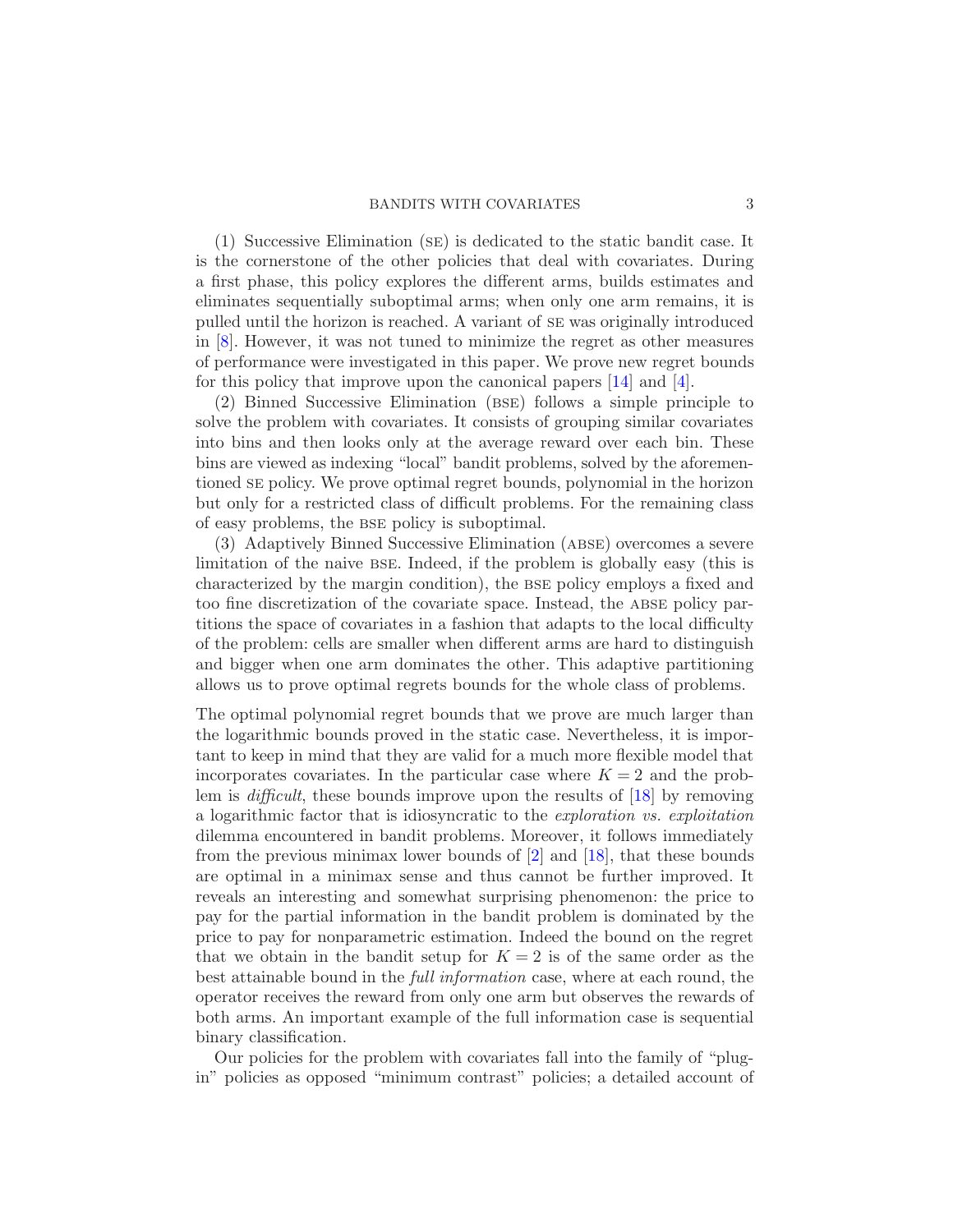the differences and similarities between these two setups in the full information case can be found in [\[2\]](#page-28-7). Minimum contrast type policies have already received some attention in the bandit literature with side information, aka contextual bandits, in the papers [\[15](#page-28-8)] and also [\[13](#page-28-9)]. A related problem online convex optimization with side information was studied in [\[11\]](#page-28-10), where the authors use a discretization technique similar to the one employed in this paper. It is worth noting that the cumulative regret in these papers is defined in a weaker form compared to the traditional bandit literature, since the cumulative reward of a proposed policy is compared to that of the best policy in a certain restricted class of policies. Therefore, bounds on the regret depend, among other things, on the complexity of said class of policies. Plug-in type policies have received attention in the context of the continuum armed bandit problem, where as the name suggests there are uncountably many arms. Notable entries in that stream of work are [\[16](#page-28-11)] and [\[20\]](#page-29-3), who impose a smoothness condition both on the space of arms and the space of covariates, obtaining optimal regret bounds up to logarithmic terms.

<span id="page-3-0"></span>2. Improved regret bounds for the static problem. In this section, it will be convenient for notational purposes, to consider a multi-armed bandit problem with  $K + 1$  arms.

We revisit the Successive Elimination (SE) policy introduced in  $[8]$  in the traditional setup of multi-armed bandit problems. As opposed to the more popular UCB policy (see, e.g.,  $[4, 14]$  $[4, 14]$  $[4, 14]$ ), it allows us in the next section, to construct an adaptive partition that is crucial to attain optimal rates on the regret for the dynamic case with covariates. In this section, we prove refined regret bounds for the se policy that exhibit a better dependence on the expected rewards of the arms compared to the bounds for UCB that were derived in  $[4]$ . Such an improvement was recently attempted in  $[5]$  and also in [\[1\]](#page-28-13) for modified UCB policies and we compare these results to ours below.

Let us recall the traditional setup for the static multi-armed bandit prob-lem; see, for example, [\[4\]](#page-28-2). Let  $\mathcal{I} = \{1, \ldots, K+1\}$  be a given set of  $K + 1 \geq 2$ arms. Successive pulls of arm  $i \in \mathcal{I}$  yield rewards  $Y_1^{(i)}$  $Y_1^{(i)}, Y_2^{(i)}, \dots$  that are i.i.d. random variables in [0,1] with expectation given by  $\mathbb{E}[Y_t^{(i)}]$  $[t_1^{(i)}] = f^{(i)} \in [0,1].$ Assume without loss of generality that  $f^{(1)} \leq \cdots \leq f^{(K+1)}$  so that  $K+1$ is one of the best arms. For simplicity, we further assume that the best arm is unique since for the se policy, having multiple optimal arms only improves the regret bound. In the analysis, it is convenient to denote this optimal arm by  $\ast := K + 1$  and to define the gaps traditionally denoted by  $\Delta_1 \ge \dots \ge \Delta_* = 0$ , by  $\Delta_i = f^{(*)} - f^{(i)} \ge 0$ .

A policy  $\pi = {\pi_t}$  is a sequence of random variables  $\pi_t \in \{1, ..., K + 1\}$ indicating which arm to pull at each time  $t = 1, \ldots, n$ , and such that  $\pi_t$ depends only on observations strictly anterior to t.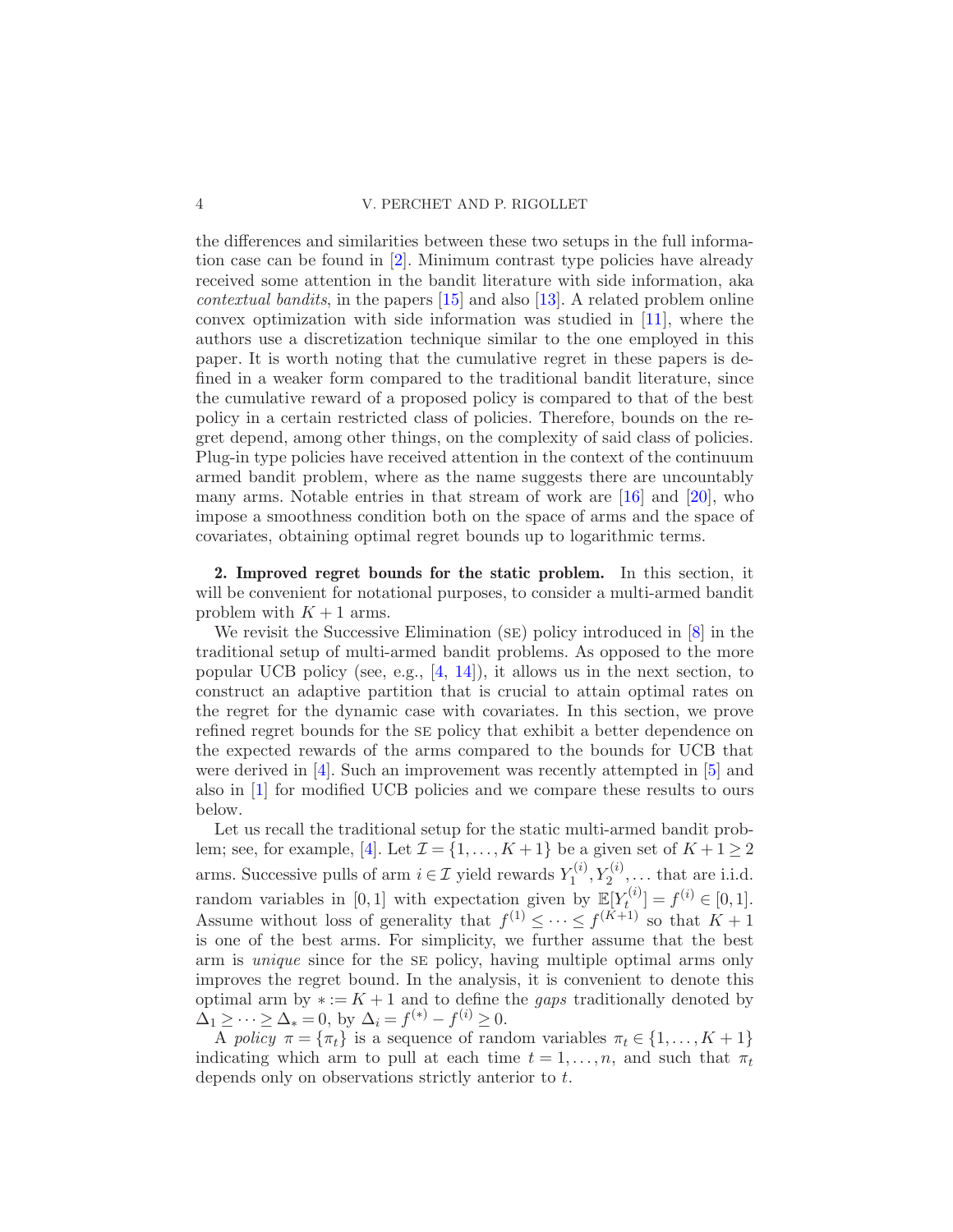The performance of a policy  $\pi$  is measured by its *(cumulative) regret* at time *n* defined by

$$
R_n(\pi) := \sum_{t=1}^n (f^{(*)} - f^{(\pi_t)}).
$$

Note that for a data-driven policy  $\hat{\pi}$ , this quantity is random and, in the rest of the paper, we provide upper bounds on  $\mathbb{E} R(\hat{\pi})$ . Such bounds are referred to as regret bounds.

We begin with a high-level description of the set policy denoted by  $\hat{\pi}$ . It operates in rounds that are different from the decision times  $t = 1, \ldots, n$ . At the beginning of each round  $\tau$ , a subset of the arms has been eliminated and only a subset  $\mathcal{I}_{\tau}$  remains. During round  $\tau$ , each arm in  $\mathcal{I}_{\tau}$  is pulled exactly once (Exploration). At the end of the round, for each remaining arm in  $\mathcal{I}_{\tau}$ , we decide whether to eliminate it using a simple statistical hypothesis test: if we conclude that its mean is significantly smaller than the mean of any remaining arm, then we eliminate this arm and we keep it otherwise (ELIMINATION). We repeat this procedure until  $n$  pulls have been made. The number of rounds is random but obviously smaller than  $n$ .

The set policy, which is parameterized by two quantities  $T \in \mathbb{N}$  and  $\gamma > 0$ and described in Policy [1,](#page-5-0) outputs an infinite sequence of arms  $\hat{\pi}_1, \hat{\pi}_2, \ldots$ without a prescribed horizon. Of course, it can be truncated at any horizon n. This description emphasizes the fact that the policy can be implemented without perfect knowledge of the horizon  $n$  and in particular, when the horizon is a random variable with expected value n; nevertheless, in the static case, it is manifest from our result that, when the horizon is known to be n, choosing  $T = n$  is always the best choice when possible and that other choices may lead to suboptimal results.

Note that after the exploration phase of each round  $\tau = 1, 2, \ldots$ , each remaining arm  $i \in \mathcal{I}_{\tau}$  has been pulled exactly  $\tau$  times, generating rewards  $Y_1^{(i)}$  $Y_1^{(i)}, \ldots, Y_\tau^{(i)}$ . Denote by  $\bar{Y}^{(i)}(\tau)$  the average reward collected from arm  $i \in \mathcal{I}_\tau$ at round  $\tau$  that is defined by  $\bar{Y}^{(i)}(\tau) = (1/\tau) \sum_{t=1}^{\tau} Y_{\tau}^{(i)}$ , where here and throughout this paper, we use the convention  $1/0 = \infty$ . In the rest of the paper, log denotes the natural logarithm and  $\overline{log}(x) = log(x) \vee 1$ . For any positive integer T, define also

<span id="page-4-0"></span>(2.1) 
$$
U(\tau,T) = 2\sqrt{\frac{2\overline{\log}(T/\tau)}{\tau}},
$$

which is essentially a high probability upper bound on the magnitude of deviations of  $\overline{Y}^{(j)}(\tau) - \overline{Y}^{(i)}(\tau)$  from its mean  $f^{(j)} - f^{(i)}$ .

The se policy for a K-armed bandit problem can be implemented according to the pseudo-code of Policy [1.](#page-5-0) Note that, to ease the presentation of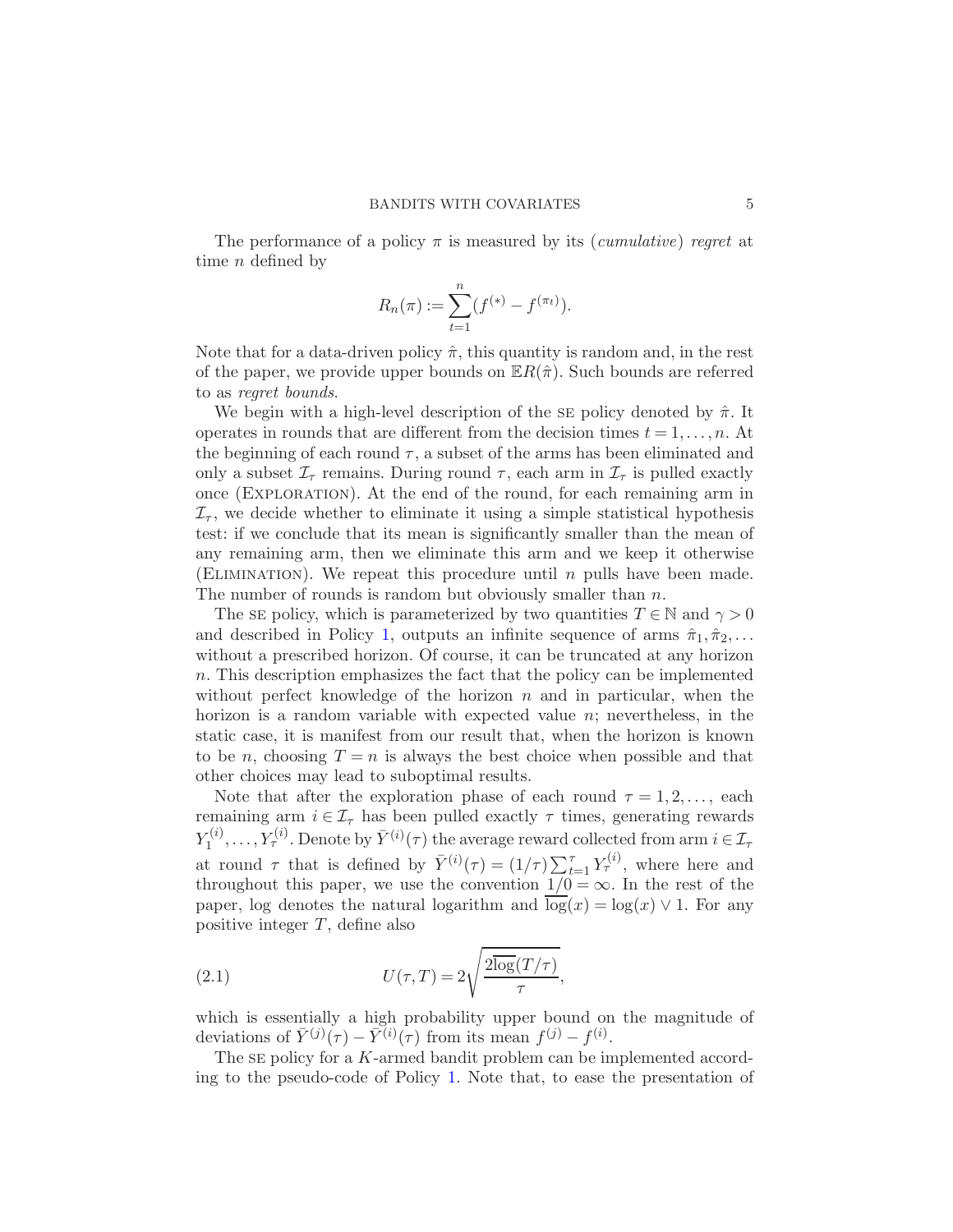<span id="page-5-0"></span>Policy 1 Successive Elimination (se)

**Input:** Set of arms  $\mathcal{I} = \{1, ..., K\}$ ; parameters  $T, \gamma$ ; horizon n. **Output:**  $(\hat{\pi}_1, \hat{\tau}_1, \hat{\mathbb{I}}_1), (\hat{\pi}_2, \hat{\tau}_2, \hat{\mathbb{I}}_2), \ldots \in \mathcal{I} \times \mathbb{N} \times \mathcal{P}(\mathcal{I}).$  $\tau \leftarrow 1, S \leftarrow \mathcal{I}, t \leftarrow 0, \bar{Y} \leftarrow (0, \ldots, 0) \in [0, 1]^K$ loop  $\bar{\bar{Y}}^{\max} \leftarrow \max{\{\bar{Y}^{(i)} : i \in S\}}$ for  $i \in S$  do if  $\overline{Y}^{(i)} \geq \overline{Y}^{\max} - \gamma U(\tau, T)$  then  $t \leftarrow t + 1$  $\hat{\pi}_t \leftarrow i$  (observe  $Y^{(i)}$ EXPLORATION  $\hat{\mathbb{I}}_t \leftarrow S, \hat{\tau}_t \leftarrow \tau$  $\bar{Y}^{(i)} \leftarrow \frac{1}{\tau} [(\tau - 1)\bar{Y}^{(i)} + Y^{(i)}]$ else  $S \leftarrow S \setminus \{i\}.$  ELIMINATION end if end for  $\tau \leftarrow \tau + 1.$ end loop

Sections [4](#page-13-0) and [5,](#page-19-0) the set policy also returns at each time  $t$ , the number of rounds  $\hat{\tau}_t$  completed at time t and a subset  $\hat{\mathbb{I}}_t \in \mathcal{P}(\mathcal{I})$  of arms that are active at time t, where  $\mathcal{P}(\mathcal{I})$  denotes the power set of  $\mathcal{I}$ .

<span id="page-5-1"></span>The following theorem gives a first upper bound on the expected regret of the se policy.

THEOREM 2.1. Consider a  $(K+1)$ -armed bandit problem where horizon is a random variable N of expectation n that is independent of the random rewards. When implemented with parameters  $T, \gamma \geq 1$ , the SE policy  $\hat{\pi}$  exhibits an expected regret bounded, for any  $\Delta \geq 0$ , as

$$
\mathbb{E}[R_N(\hat{\pi})] \le 392\gamma^2 \left(1 + \frac{n}{T}\right) \frac{K}{\Delta} \overline{\log} \left(\frac{T\Delta^2}{18\gamma^2}\right) + n\Delta^-,
$$

where  $\Delta^-$  is the largest  $\Delta_j$  such that  $\Delta_j < \Delta$  if it exists, otherwise  $\Delta^- = 0$ .

PROOF. Assume without loss of generality that  $\Delta_j > 0$ , for  $j \ge 1$  since arms j such that  $j = 0$  do not contribute to the regret. Define  $\varepsilon_{\tau} = U(\tau, T)$ . Moreover, for any i in the set  $\mathcal{I}_{\tau}$  of arms that remain active at the beginning of round  $\tau$ , define  $\hat{\Delta}_i(\tau) := \bar{Y}^{(*)}(\tau) - \bar{Y}^{(i)}(\tau)$ . Recall that, at round  $\tau$ , if arms  $i, * \in \mathcal{I}_{\tau}$ , then (i) the optimal arm  $*$  eliminates arm  $i$  if  $\hat{\Delta}_i(\tau) \geq \gamma \varepsilon_{\tau}$ , and (ii) arm *i* eliminates arm  $*$  if  $\hat{\Delta}_i(\tau) \leq -\gamma \varepsilon_{\tau}$ .

Since  $\hat{\Delta}_i(\tau)$  estimates  $\Delta_i$ , the event in (i) happens approximately, when  $\gamma \varepsilon_{\tau} \simeq \Delta_i$ , so we introduce the deterministic, but unknown, quantity  $\tau_i^*$  (and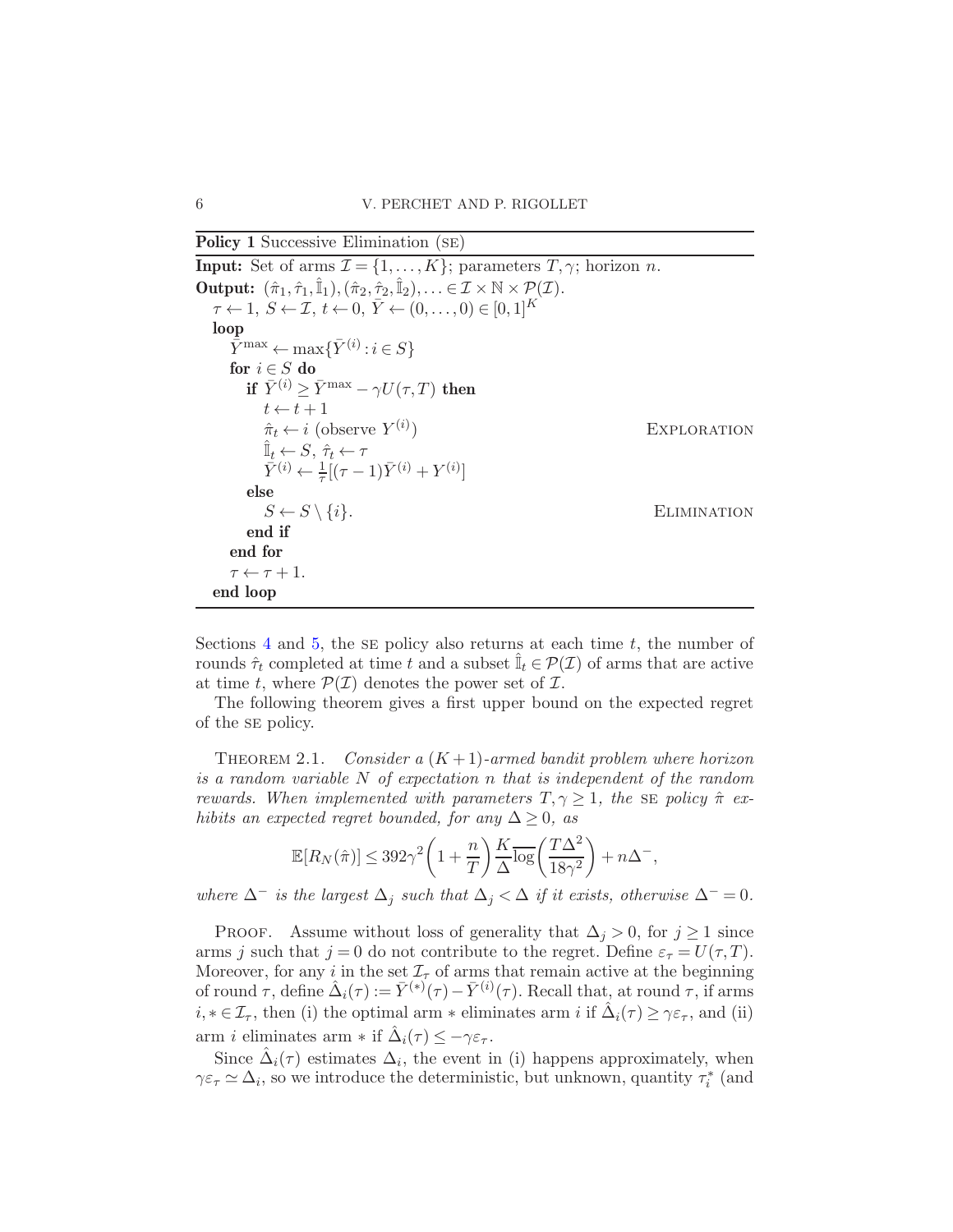its approximation  $\tau_i = \lceil \tau_i^* \rceil$ ) defined as the solution of

$$
\Delta_i = \frac{3}{2}\gamma \varepsilon_{\tau_i^*} = 3\gamma \sqrt{\frac{2}{\tau_i^* \log \left(\frac{T}{\tau_i^*}\right)}}
$$
 so that  $\tau_i \leq \tau_i^* + 1 \leq \frac{18\gamma^2}{\Delta_i^2 \log \left(\frac{T\Delta_i^2}{18\gamma^2}\right)} + 1$ .

Note that  $1 \leq \tau_1 \leq \cdots \leq \tau_K$  as well as the bound

<span id="page-6-1"></span>(2.2) 
$$
\tau_i \leq \frac{19\gamma^2}{\Delta_i^2} \overline{\log} \left( \frac{T \Delta_i^2}{18\gamma^2} \right).
$$

We are going to decompose the regret accumulated by a suboptimal arm i into three quantities:

- the regret accumulated by pulling this arm at most until round  $\tau_i$ : this regret is smaller than  $\tau_i \Delta_i$ ;
- the regret accumulated by eliminating the optimal arm ∗ between round  $\tau_{i-1}+1$  and  $\tau_i$ ;
- the regret induced if arm i is still present at round  $\tau_i$  (and in particular, if it has not been eliminated by the optimal arm ∗).

We prove that the second and third events happen with small probability, because of the choice of  $\tau_i$ . Formally, define the following good events:

- $\mathcal{A}_i = \{\text{the arm } * \text{ has not been eliminated before round } \tau_i\};$
- $\mathcal{B}_i = \{\text{every arm } j \in \{1, \ldots, i\} \text{ has been eliminated before round } \tau_i\}.$

Moreover, define  $C_i = A_i \cap B_i$  and observe that  $C_1 \supseteq C_2 \supseteq \cdots \supseteq C_K$ . For any  $i = 1, \ldots, K$ , the contribution to the regret incurred after time  $\tau_i$  on  $\mathcal{C}_i$  is at most  $N\Delta_{i+1}$  since each pull of arm  $j \geq i+1$  contributes to the regret by  $\Delta_j \leq \Delta_{i+1}$ . We decompose the underlying sample space denoted by  $\mathcal{C}_0$  into the disjoint union  $(C_0 \setminus C_1) \cup \cdots \cup (C_{K_0-1} \setminus C_{K_0}) \cup C_{K_0}$  where  $K_0 \in \{1, ..., K\}$ is chosen later. It implies the following decomposition of the expected regret:

<span id="page-6-2"></span>(2.3) 
$$
\mathbb{E}R_N(\hat{\pi}) \leq \sum_{i=1}^{K_0} n \Delta_i \mathbb{P}(\mathcal{C}_{i-1} \setminus \mathcal{C}_i) + \sum_{i=1}^{K_0} \tau_i \Delta_i + n \Delta_{K_0+1}.
$$

Define by  $A^c$  the complement of an event A. Note that the first term on the right-hand side of the above inequality can be decomposed as follows:

<span id="page-6-0"></span>(2.4)  
\n
$$
\sum_{i=1}^{K_0} n \Delta_i \mathbb{P}(\mathcal{C}_{i-1} \setminus \mathcal{C}_i) = n \sum_{i=1}^{K_0} \Delta_i \mathbb{P}(\mathcal{A}_i^c \cap \mathcal{C}_{i-1}) + n \sum_{i=1}^{K_0} \Delta_i \mathbb{P}(\mathcal{B}_i^c \cap \mathcal{A}_i \cap \mathcal{B}_{i-1}),
$$

where the right-hand side was obtained using the decomposition  $\mathcal{C}_i^c = \mathcal{A}_i^c \cup$  $(\mathcal{B}_{i}^{c} \cap \mathcal{A}_{i})$  and the fact that  $\mathcal{A}_{i} \subseteq \mathcal{A}_{i-1}$ .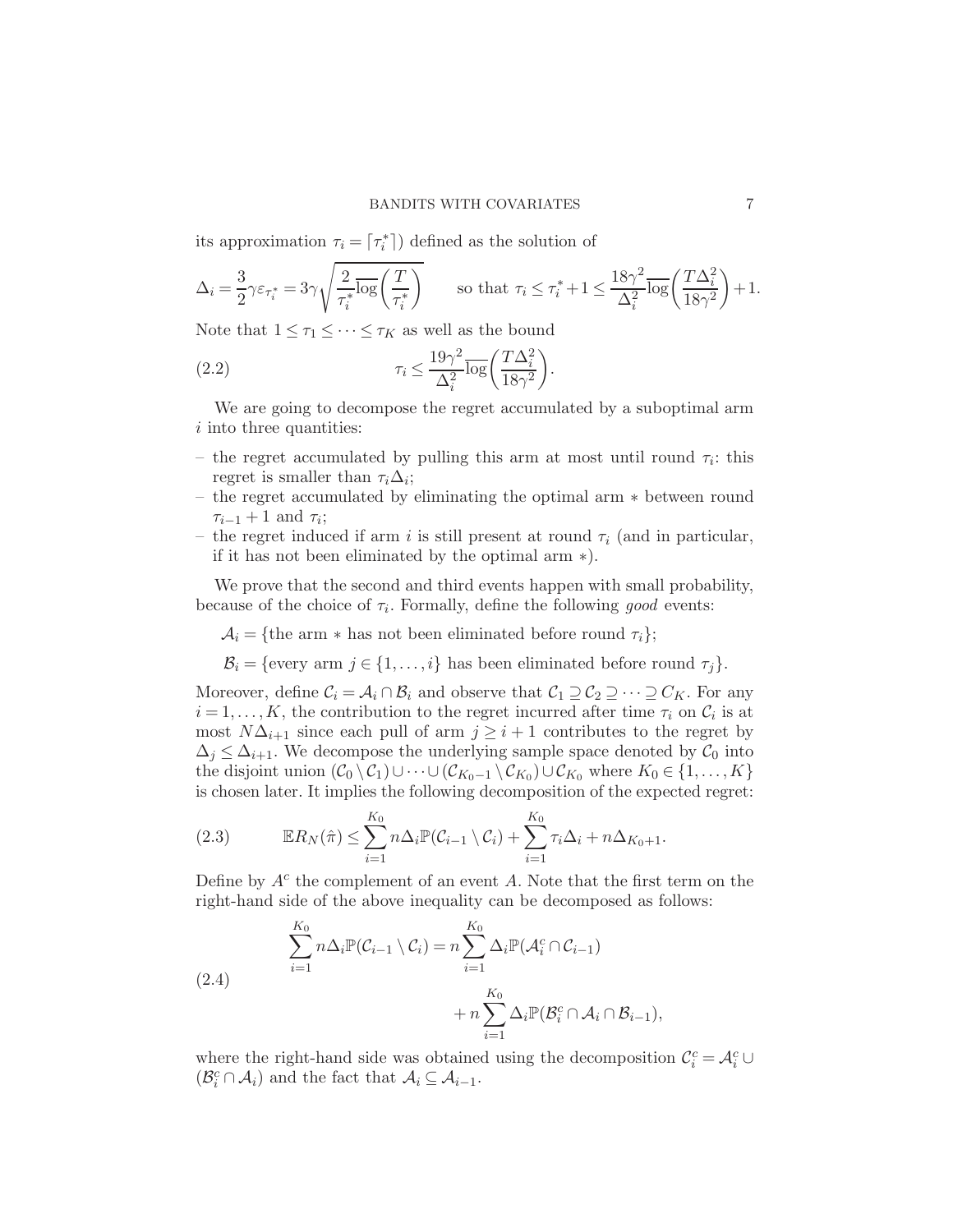<span id="page-7-1"></span>From Hoeffding's inequality, we have that for every  $\tau \geq 1$ ,

(2.5)  
\n
$$
\mathbb{P}(\hat{\Delta}_i(\tau) < \gamma \varepsilon_\tau) = \mathbb{P}(\hat{\Delta}_i(\tau) - \Delta_i < \gamma \varepsilon_\tau - \Delta_i) \\
\leq \exp\left(-\frac{\tau(\Delta_i - \gamma \varepsilon_\tau)^2}{2}\right).
$$

On the event  $\mathcal{B}_{i}^{c} \cap \mathcal{A}_{i} \cap \mathcal{B}_{i-1}$ , arm \* has not eliminated arm i at  $\tau_{i}$ . Therefore  $\mathbb{P}(\mathcal{B}_{i}^{c} \cap \mathcal{A}_{i} \cap \mathcal{B}_{i-1}) \leq \mathbb{P}(\hat{\Delta}_{i}(\tau_{i}) < \gamma \varepsilon_{\tau_{i}}).$  Together with the above display with  $\tau = \tau_i$ , it yields

<span id="page-7-0"></span>
$$
(2.6) \qquad \mathbb{P}(\mathcal{B}_{i}^{c} \cap \mathcal{A}_{i} \cap \mathcal{B}_{i-1}) \le \exp\left(-\frac{\tau_{i}\gamma^{2}\varepsilon_{\tau_{i}}^{2}}{8}\right) \le \left(\frac{1}{e} \wedge \frac{\tau_{i}}{T}\right)^{\gamma^{2}} \le \frac{\tau_{i}}{T},
$$

where we used the fact that  $\Delta_i \geq (3/2)\gamma \varepsilon_{\tau_i}$ .

It remains to bound the first term in the right-hand side of [\(2.4\)](#page-6-0). On the event  $C_{i-1}$ , the optimal arm  $*$  has not been eliminated before round  $\tau_{i-1}$ , but every suboptimal arm  $j \leq i - 1$  has. So the probability that there exists an arm  $j \geq i$  that eliminates  $*$  between  $\tau_{i-1}$  and  $\tau_i$  can be bounded as

$$
\mathbb{P}(\mathcal{A}_i^c \cap \mathcal{C}_{i-1}) \le \mathbb{P}(\exists (j, s), i \le j \le K, \tau_{i-1} + 1 \le s \le \tau_i; \hat{\Delta}_j(s) \le -\gamma \varepsilon_s)
$$
  

$$
\le \sum_{j=i}^K \mathbb{P}(\exists s, \tau_{i-1} + 1 \le s \le \tau_i; \hat{\Delta}_j(s) \le -\gamma \varepsilon_s)
$$
  

$$
= \sum_{j=i}^K [\Phi_j(\tau_i) - \Phi_j(\tau_{i-1})],
$$

where  $\Phi_j(\tau) = \mathbb{P}(\exists s \leq \tau; \hat{\Delta}_j(s) \leq -\gamma \varepsilon_s)$ . Using Lemma [A.1,](#page-27-0) we get  $\Phi_j(\tau) \leq$  $4\tau/T$ . This bound implies that

$$
\sum_{i=1}^{K_0} \Delta_i \mathbb{P}(\mathcal{A}_i^c \cap C_{i-1})
$$
\n
$$
\leq \sum_{i=1}^{K_0} \Delta_i \sum_{j=i}^K [\Phi_j(\tau_i) - \Phi_j(\tau_{i-1})]
$$
\n
$$
\leq \sum_{j=1}^K \sum_{i=1}^{j \wedge K_0 - 1} \Phi_j(\tau_i) (\Delta_i - \Delta_{i+1}) + \sum_{j=1}^K \Phi_{j \wedge K_0}(\tau_{j \wedge K_0}) \Delta_{j \wedge K_0}
$$
\n
$$
\leq \frac{4}{T} \sum_{j=1}^K \sum_{i=1}^{j \wedge K_0 - 1} \tau_i (\Delta_i - \Delta_{i+1}) + \frac{4}{T} \sum_{j=1}^K \tau_{j \wedge K_0} \Delta_{j \wedge K_0}.
$$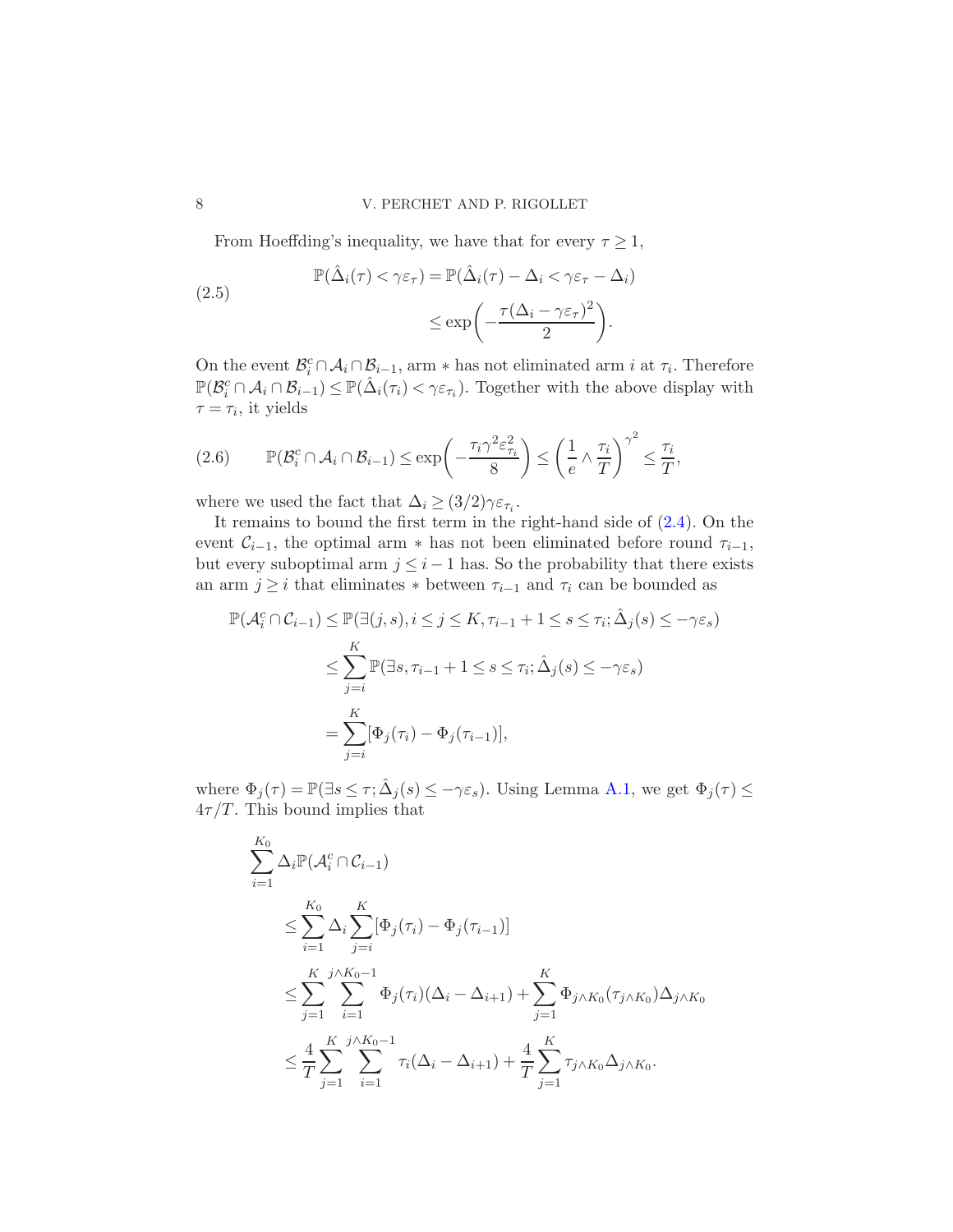Using [\(2.2\)](#page-6-1) and  $\Delta_{i+1} \leq \Delta_i$ , the first sum can be bounded as

$$
\sum_{j=1}^{K} \sum_{i=1}^{j \wedge K_0 - 1} \tau_i(\Delta_i - \Delta_{i+1}) \le 19\gamma^2 \sum_{j=1}^{K} \sum_{i=1}^{j \wedge K_0 - 1} \overline{\log} \left( \frac{T \Delta_i^2}{18\gamma^2} \right) \frac{\Delta_i - \Delta_{i+1}}{\Delta_i^2}
$$
  

$$
\le 19\gamma^2 \sum_{j=1}^{K} \int_{\Delta_{j \wedge K_0}}^{\Delta_1} \overline{\log} \left( \frac{T x^2}{18\gamma^2} \right) \frac{dx}{x^2}
$$
  

$$
\le 19\gamma^2 \sum_{j=1}^{K} \frac{1}{\Delta_{j \wedge K_0}} \left[ \overline{\log} \left( \frac{T \Delta_{j \wedge K_0}^2}{18\gamma^2} \right) + 2 \right].
$$

The previous two displays together with [\(2.2\)](#page-6-1) yield

$$
\sum_{i=1}^{K_0} \Delta_i \mathbb{P}(\mathcal{A}_i^c \cap \mathcal{C}_{i-1}) \le \frac{304\gamma^2}{T} \sum_{j=1}^K \frac{1}{\Delta_{j \wedge K_0}} \overline{\log} \left( \frac{T \Delta_{j \wedge K_0}^2}{18\gamma^2} \right).
$$

Putting together  $(2.3)$ ,  $(2.4)$ ,  $(2.6)$  and the above display yield that the expected regret  $\mathbb{E}R_N(\hat{\pi})$  of the set policy is bounded above by

<span id="page-8-0"></span>(2.7)  
\n
$$
323\gamma^{2} \left(1 + \frac{n}{T}\right) \sum_{i=1}^{K_{0}} \frac{1}{\Delta_{i}} \overline{\log} \left(\frac{n\Delta_{i}^{2}}{18\gamma^{2}}\right) + 304 \frac{\gamma^{2} n}{T} \frac{K - K_{0}}{\Delta_{K_{0}}} \overline{\log} \left(\frac{n\Delta_{K_{0}}^{2}}{18\gamma^{2}}\right) + n\Delta_{K_{0}+1}.
$$

Fix  $\Delta \geq 0$  and let  $K_0$  be such that  $\Delta_{K_0+1} = \Delta^-$ . An easy study of the variations of the function

$$
x \mapsto \phi(x) = \frac{1}{x} \overline{\log} \left( \frac{n x^2}{18\gamma^2} \right), \qquad x > 0,
$$

reveals that  $\phi(x) \leq (2e^{-1/2})\phi(x')$  for any  $x \geq x' \geq 0$ . Using this bound equa-tion [\(2.7\)](#page-8-0) with  $x' = \Delta_i, i \leq K_0$  and  $x = \Delta$  completes the proof.  $\Box$ 

<span id="page-8-2"></span>The following corollary is obtained from a slight variations on the proof of Theorem [2.1.](#page-5-1) It allows us to better compare our results to the extant literature.

COROLLARY 2.1. Under the setup of Theorem [2.1,](#page-5-1) the SE policy  $\hat{\pi}$  run with parameter  $T = n$  and  $\gamma = 1$  satisfies for any  $K_0 \leq K$ ,

<span id="page-8-1"></span>
$$
(2.8) \quad \mathbb{E}R_N(\hat{\pi}) \le 646 \sum_{i=1}^{K_0} \frac{\overline{\log}(n\Delta_i^2)}{\Delta_i} + 304 \frac{K - K_0}{\Delta_{K_0}} \overline{\log}(n\Delta_{K_0}^2) + n\Delta_{K_0+1}.
$$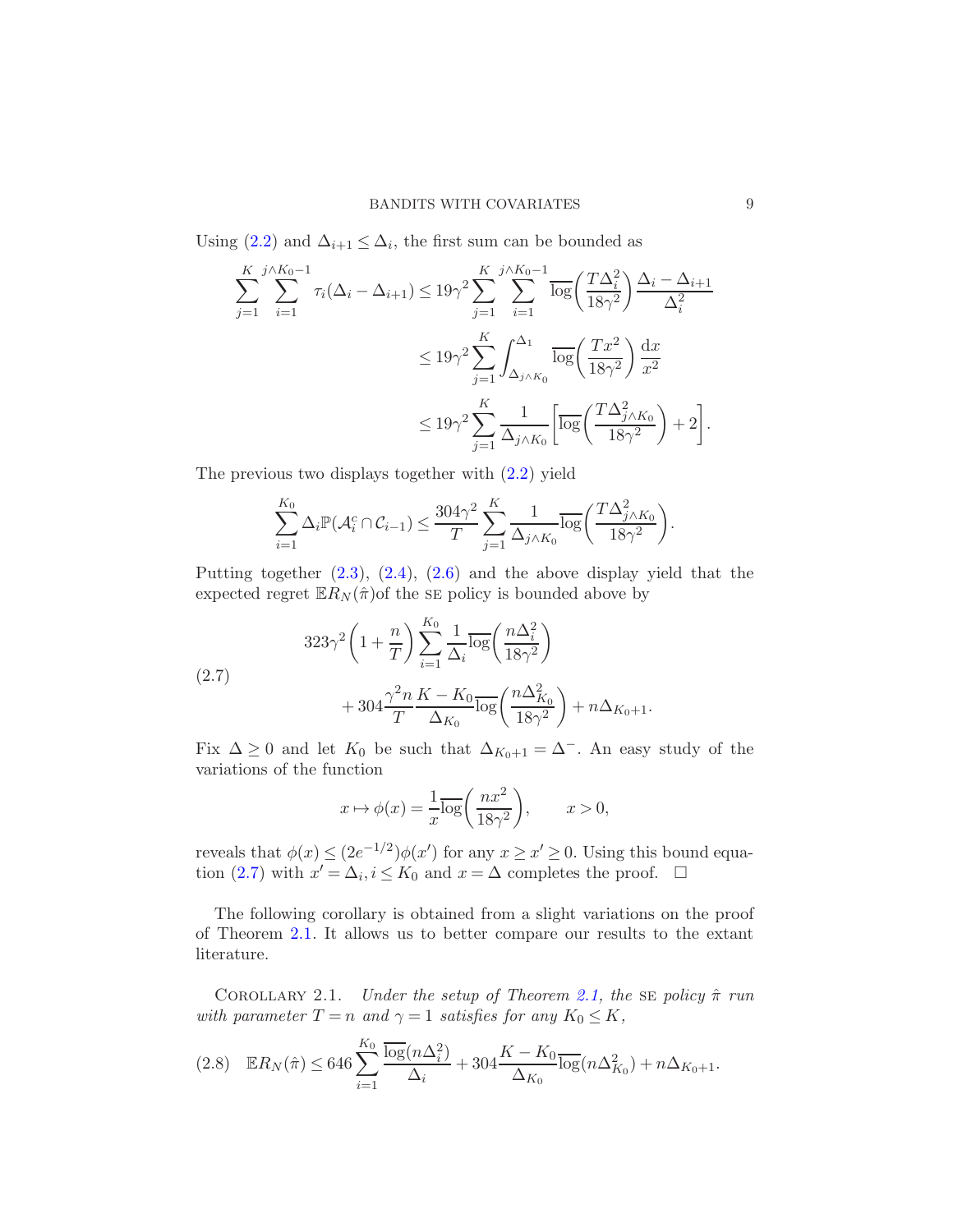In particular,

<span id="page-9-0"></span>(2.9) 
$$
\mathbb{E}R_N(\hat{\pi}) \le \min\left\{646\sum_{i=1}^K \frac{\overline{\log}(n\Delta_i^2)}{\Delta_i}, 166\sqrt{nK\log(K)}\right\}.
$$

PROOF. Note that  $(2.8)$  follows from  $(2.7)$ . To prove  $(2.9)$ , take  $K_0 = K$ in [\(2.8\)](#page-8-1) and  $\Delta = 28\sqrt{K \log(784K/18)/n}$  in Theorem [2.1,](#page-5-1) respectively. □

This corollary is actually closer to the result of [\[5](#page-28-12)]. The additional second term in our bound comes from the fact that we had to take into account the probability that an optimal arm ∗ can be eliminated by any arm, not just by some *suboptimal arm* with index lower than  $K_0$ ; see [\[5](#page-28-12)], page 8. It is unclear why it is enough to look at the elimination by those arms, since if  $*$ is eliminated—no matter the arm that eliminated it—the Hoeffding bound [\(2.5\)](#page-7-1) no longer holds.

The right-hand side of  $(2.9)$  is the minimum of two terms. The first term is distribution-dependent and shows that the se policy adapts to the unknown distribution of the rewards. It is very much in the spirit of the original bound of  $[14]$  and of the more recent finite sample result of  $[4]$ . Our bound for the se policy is smaller than the aforementioned bounds for the UCB policy by a logarithmic factor. Reference [\[14\]](#page-28-1) did not provide the first bounds on the expected regret. Indeed, [\[22\]](#page-29-4) and [\[6\]](#page-28-14) had previously derived what is often called *gap-free* bound as they hold uniformly over the  $\Delta_i$ 's. The second term in our bound is such a gap-free bound. It is of secondary interest in this paper and arise as a byproduct of refined distribution dependent bound. Nevertheless, it allows us to recover near optimal bounds of the same order as [\[12](#page-28-15)]. They depart from optimal rates by a factor  $\sqrt{\log K}$  as proved in  $[1]$ . Actually, the result of  $[1]$  is much stronger than our gap-free bound since it holds for any sequence of bounded rewards, not necessarily drawn independently.

None of the distribution-dependent bounds in Corollary [2.1](#page-8-2) or the one provided in [\[1](#page-28-13)] is stronger than the other. The superiority of one over the other depends on the set  $\{\Delta_1, \ldots, \Delta_K\}$ : in some cases (e.g., if all suboptimal arms have the same expectation) the latter is the best while in other cases (if the  $\Delta_i$  are spread) our bounds are better.

<span id="page-9-1"></span>3. Bandit with covariates. This section is dedicated to a detailed description of the nonparametric bandit with covariates.

3.1. Machine and game. A K-armed bandit machine with covariates (with  $K$  an integer greater than 2) is characterized by a sequence

$$
(X_t, Y_t^{(1)}, \ldots, Y_t^{(K)}), \qquad t = 1, 2, \ldots,
$$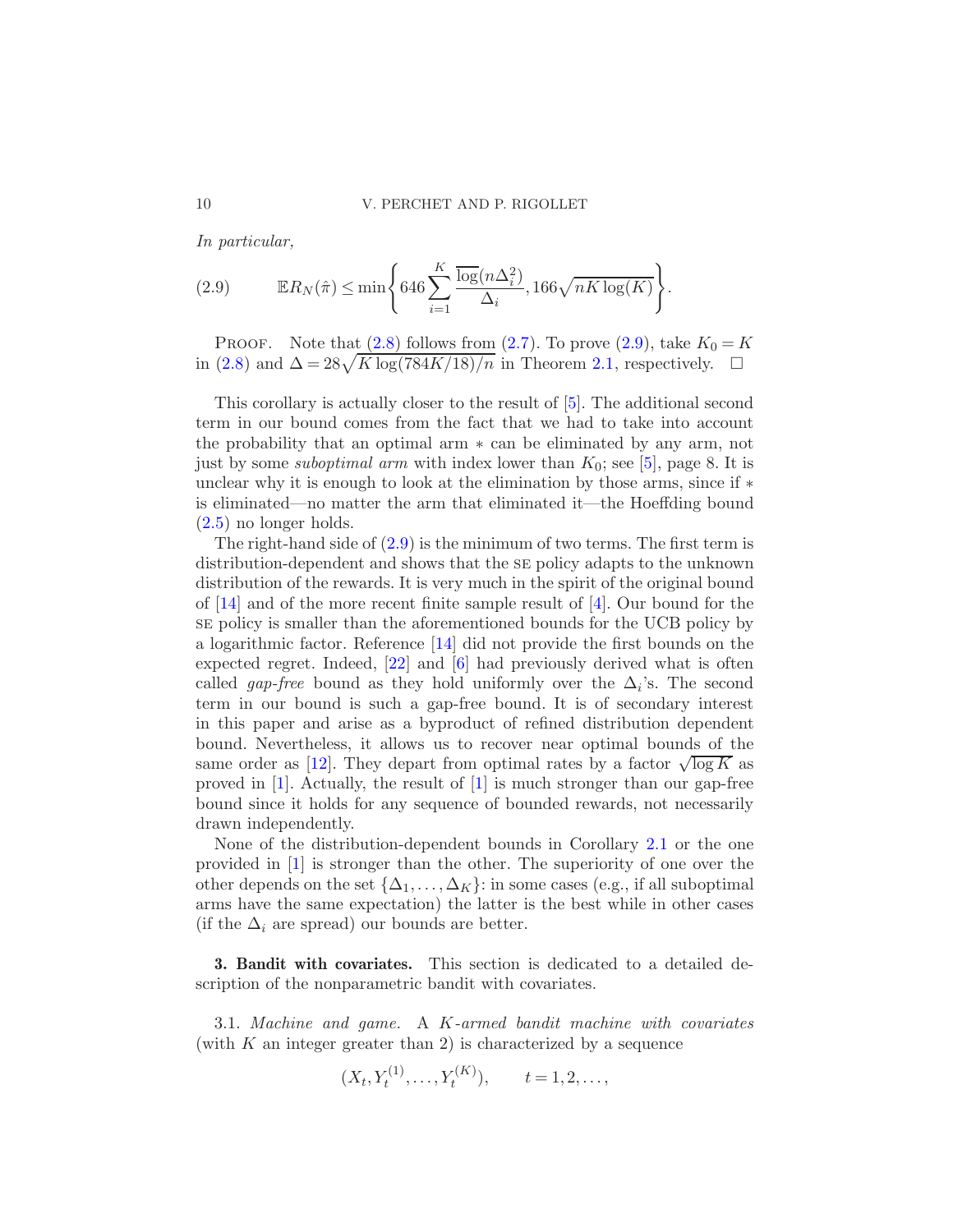of independent random vectors, where  $(X_t)_{t\geq 1}$ , is a sequence of i.i.d. covariates in  $\mathcal{X} = [0,1]^d$  with probability distribution  $P_X$ , and  $Y_t^{(i)}$  denotes the random reward yielded by arm  $i$  at time  $t$ . Throughout the paper, we assume that  $P_X$  has a density, with respect to the Lebesgue measure, bounded above and below by some  $\bar{c} > 0$  and  $c > 0$ , respectively. We denote by  $E_X$  the expectation with respect to  $P_X$ . We assume that, for each  $i \in \mathcal{I} = \{1, ..., K\}$ , rewards  $Y_t^{(i)}$  $t^{(i)}(t)$ ,  $t = 1, \ldots, n$ , are random variables in [0, 1] with conditional expectation given by

$$
\mathbb{E}[Y_t^{(i)}|X_t] = f^{(i)}(X_t), \qquad i = 1, \dots, K, t = 1, 2, \dots,
$$

where  $f^{(i)}$ ,  $i = 1, ..., K$ , are unknown functions such that  $0 \le f^{(i)}(x) \le 1$ , for any  $i = 1, ..., K, x \in \mathcal{X}$ . A natural example is where  $Y_t^{(i)}$  $t^{(i)}$  takes values in  $\{0,1\}$  so that the conditional distribution of  $Y_t^{(i)}$  $t_t^{(t)}$  given  $X_t$  is Bernoulli with parameter  $f^{(i)}(X_t)$ .

The game takes place sequentially on this machine, pulling one of the arms at each time  $t = 1, \ldots, n$ . A policy  $\pi = {\pi_t}$  is a sequence of random functions  $\pi_t: \mathcal{X} \to \{1, \ldots, K\}$  indicating to the operator which arm to pull at each time t, and such that  $\pi_t$  depends only on observations strictly anterior to t. The *oracle policy*  $\pi^*$ , refers to the strategy that would be run by an omniscient operator with complete knowledge of the functions  $f^{(i)}$ ,  $i =$  $1, \ldots, K$ . Given side information  $X_t$ , the oracle policy  $\pi^*$  prescribes to pull any arm with the largest expected reward, that is,

$$
\pi^*(X_t) \in \underset{i=1,\dots,K}{\arg\max} f^{(i)}(X_t)
$$

with ties broken arbitrarily. Note that the function  $f^{(\pi^*(x))}(x)$  is equal to the pointwise maximum of the functions  $f^{(i)}$ ,  $i = 1, ..., K$ , defined by

$$
f^{\star}(x) = \max\{f^{(i)}(x); i = 1, ..., K\}.
$$

The oracle rule is used to benchmark any proposed policy  $\pi$  and to measure the performance of the latter via its (*cumulative*) regret at time n defined by

$$
R_n(\pi) := \mathbb{E} \sum_{t=1}^n (Y_t^{(\pi^*(X_t))} - Y_t^{(\pi_t(X_t))}) = \sum_{t=1}^n E_X(f^*(X) - f^{(\pi_t(X))}(X)).
$$

Without further assumptions on the machine, the game can be arbitrarily difficult and, as a result, expected regret can be arbitrarily close to n. In the following subsection, we describe natural regularity conditions under which it is possible to achieve sublinear growth rate of the expected regret, and characterize policies that perform in a near-optimal manner.

3.2. Smoothness and margin conditions. As usual in nonparametric estimation we first impose some regularity on the functions  $f^{(i)}$ ,  $i = 1, ..., K$ . Here and in what follows we use  $\|\cdot\|$  to denote the Euclidean norm on  $\mathbb{R}^d$ .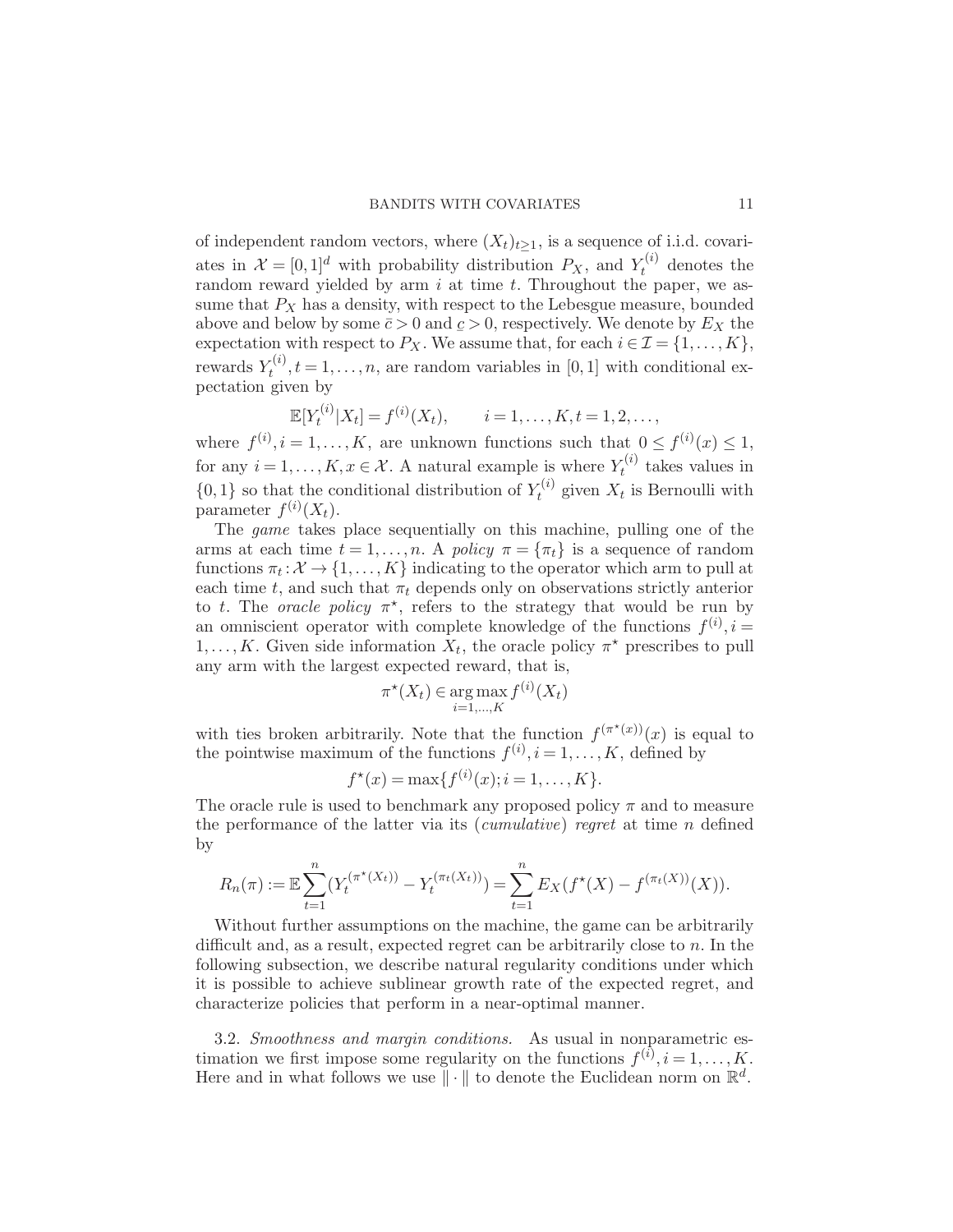#### 12 V. PERCHET AND P. RIGOLLET

SMOOTHNESS CONDITION. We say that the machine satisfies the smoothness condition with parameters  $(\beta, L)$  if  $f^{(i)}$  is  $(\beta, L)$ -Hölder, that is, if

$$
|f^{(i)}(x) - f^{(i)}(x')| \le L \|x - x'\|^{\beta} \qquad \forall x, x' \in \mathcal{X}, i = 1, ..., K,
$$

for some  $\beta \in (0,1]$  and  $L > 0$ .

Now denote the second pointwise maximum of the functions  $f^{(i)}$ ,  $i =$ 1,..., K, by  $f^{\sharp}$ ; formally for every  $x \in \mathcal{X}$  such that  $\min_i f^{(i)}(x) \neq \max_i f^{(i)}(x)$ it is defined by

$$
f^{\sharp}(x) = \max_{i} \{ f^{(i)}(x); f^{(i)}(x) < f^{\star}(x) \}
$$

and by  $f^{\sharp}(x) = f^{\star}(x) = f^{(1)}(x)$  otherwise. Notice that a direct consequence of the smoothness condition is that the function  $f^*$  is  $(\beta, L)$ -Hölder; however,  $f^{\sharp}$  might not even be continuous.

The behavior of the function  $\Delta := f^* - f^{\sharp}$  critically controls the complexity of the problem and the Hölder regularity gives a local upper bound on this quantity. The second condition gives a lower bound on this function though in a weaker global sense. It is closely related to the margin condition employed in classification [\[17](#page-28-16), [21\]](#page-29-5), which drives the terminology employed here. It was originally imported to the bandit setup by [\[9\]](#page-28-3).

MARGIN CONDITION. We say that the machine satisfies the margin condition with parameter  $\alpha > 0$  if there exists  $\delta_0 \in (0,1)$ ,  $C_0 > 0$  such that

$$
P_X[0 < f^\star(X) - f^\sharp(X) \le \delta] \le C_0 \delta^\alpha \qquad \forall \delta \in [0, \delta_0].
$$

If the marginal  $P_X$  has a density bounded above and below, the margin condition contains only information about the behavior of the function  $\Delta$ and not the marginal  $P_X$  itself. This is in contrast with [\[9](#page-28-3)] where the margin assumption is used precisely to control the behavior of the marginal  $P_X$  while that of the reward functions is fixed. A large value of the parameter  $\alpha$  means that the function  $\Delta$  either takes value 0 or is bounded away from 0, except over a set of small  $P_X$ -probability. Conversely, for values of  $\alpha$  close to 0, the margin condition is essentially void, and the two functions can be arbitrary close, making it difficult to distinguish them. This reflects in the bounds on the expected regret derived in the subsequent section.

Intuitively, the smoothness condition and the margin condition work in opposite directions. Indeed, the former ensures that the function  $\Delta$  does not "depart from zero" too fast whereas the latter warrants the opposite. The following proposition quantifies the extent of this conflict.

<span id="page-11-0"></span>PROPOSITION 3.1. Under the smoothness condition with parameters  $(\beta, L)$ , and the margin condition with parameter  $\alpha$ , the following hold: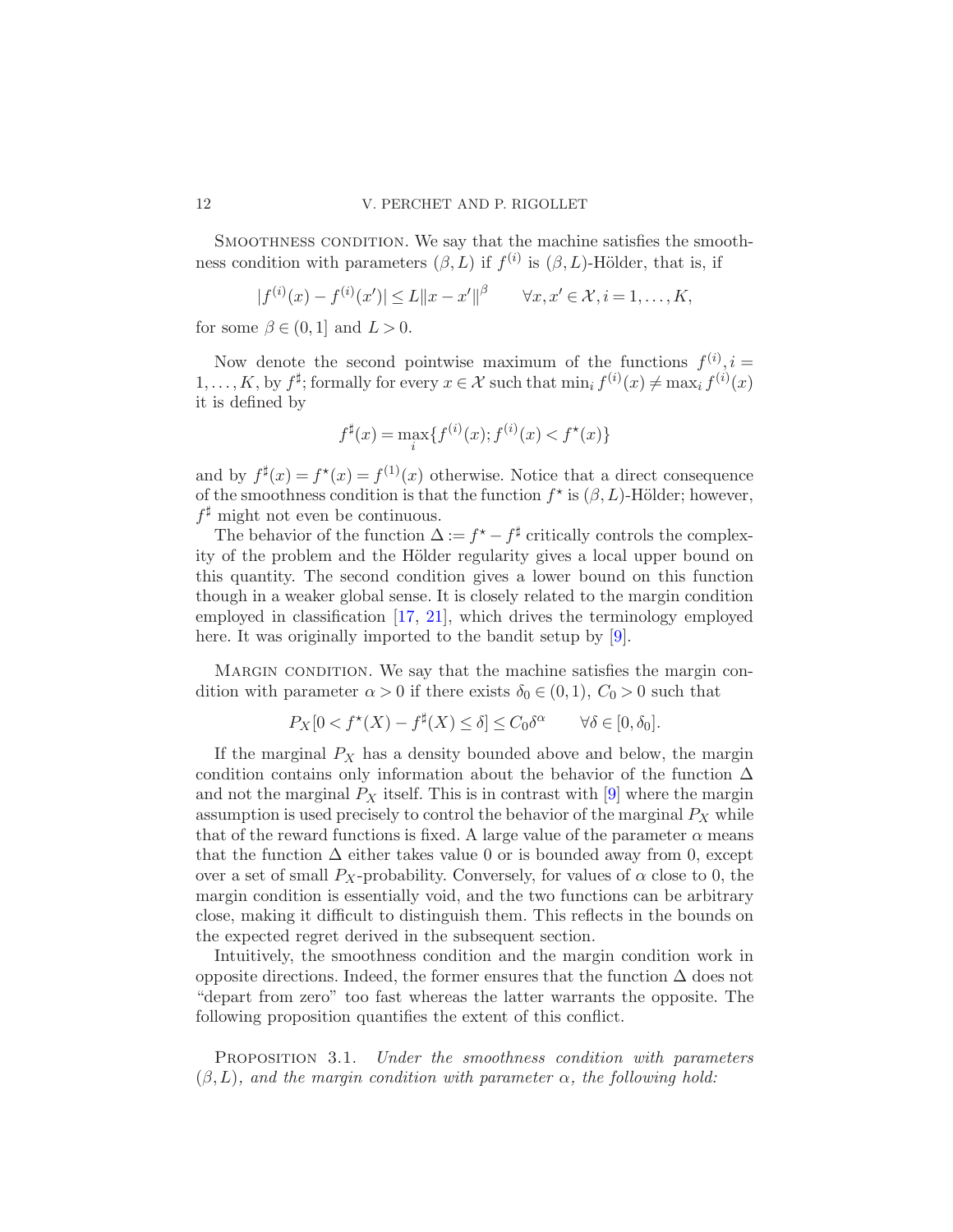#### BANDITS WITH COVARIATES 13

- $-$  if  $\alpha\beta > d$ , then a given arm is either always or never optimal; in the latter case, it is bounded away from  $f^*$  and one can take  $\alpha = \infty$ ;
- $-$  if  $\alpha\beta \leq d$ , then there exist machines with nontrivial oracle policies.

PROOF. This proposition is a straightforward consequences of, respectively, the first two points of Proposition 3.4 in [\[3\]](#page-28-17).

For completeness, we provide an example with  $d=1$ ,  $\mathcal{X} = [0,1]$ ,  $f^{(2)} =$  $\cdots = f^{(K)} \equiv 0$  and  $f^{(1)}(x) = L \operatorname{sign}(x - 0.5) |x - 0.5|^{1/\alpha}$ . Notice that  $f^{(1)}$  is  $(\beta, L)$ -Hölder if and only if  $\alpha\beta \leq 1$ . Any oracle policy is nontrivial, and, for example, one can define  $\pi^*(x) = 2$  if  $x \le 0.5$  and  $\pi^*(x) = 1$  if  $x > 0.5$ . Moreover, it can be easily shown that the machine satisfies the margin condition with parameter  $\alpha$  and with  $\delta_0 = C_0 = 1$ .  $\Box$ 

We denote by  $\mathcal{M}_{\mathcal{X}}^K(\alpha,\beta,L)$  the class of K-armed bandit problems with covariates in  $\mathcal{X} = [0,1]^d$  with a machine satisfying the margin condition with parameter  $\alpha > 0$ , the smoothness condition with parameters  $(\beta, L)$  and such that  $P_X$  has a density, with respect to the Lebesgue measure, bounded above and below by some  $\bar{c} > 0$  and  $\bar{c} > 0$ , respectively.

<span id="page-12-0"></span>3.3. Binning of the covariate space. To design a policy that solves the bandit problem with covariates described above, one has to inevitably find an estimate of the functions  $f^{(i)}$ ,  $i = 1, ..., K$ , at the current point  $X_t$ . There exists a wide variety of nonparametric regression estimators ranging from local polynomials to wavelet estimators. Both of the policies introduced below are based on estimators of  $f^{(i)}$ ,  $i = 1, ..., K$ , that are  $P_X$  almost surely piecewise constant over a particular collection of subsets, called bins of the covariate space  $\mathcal{X}$ .

We define a partition of  $\mathcal X$  in a measure theoretic sense as a collection of measurable sets, hereafter called bins,  $B_1, B_2, \ldots$  such that  $P_X(B_j) > 0$ ,  $\bigcup_{j\geq 1} B_j = \mathcal{X}$  and  $B_j \cap B_k = \emptyset$ ,  $j, k \geq 1$ , up to sets of null  $P_X$  probability. For any  $i \in \{*, 1, \ldots, K\}$  and any bin B, define

<span id="page-12-1"></span>(3.1) 
$$
\bar{f}_B^{(i)} = \mathbb{E}[f^{(i)}(X_t)|X_t \in B] = \frac{1}{P_X(B)} \int_B f^{(i)}(x) dP_X(x).
$$

To define and analyze our policies, it is convenient to reindex the random vectors  $(X_t, Y_t^{(1)}, \ldots, Y_t^{(K)})_{t \geq 1}$  as follows. Given a bin B, let  $t_B(s)$  denote the sth time at which the sequence  $(X_t)_{t\geq 1}$  is in B and observe that it is a stopping time. It is a standard exercise to show that, for any bin  $B$  and any arm *i*, the random variables  $Y_{t_n}^{(i)}$  $t_{B(s)}^{(i)}$ ,  $s \ge 1$  are i.i.d. with expectation given by  $\bar{f}_B^{(i)} \in [0,1]$ . As a result, the random variables  $Y_{B,1}^{(i)}$  $Y_{B,1}^{(i)}, Y_{B,2}^{(i)}, \dots$  obtained by successive pulls of arm i when  $X_t \in B$  form an i.i.d. sequence in [0, 1] with expectation given by  $\bar{f}_B^{(i)} \in [0,1]$ . Therefore, if we restrict our attention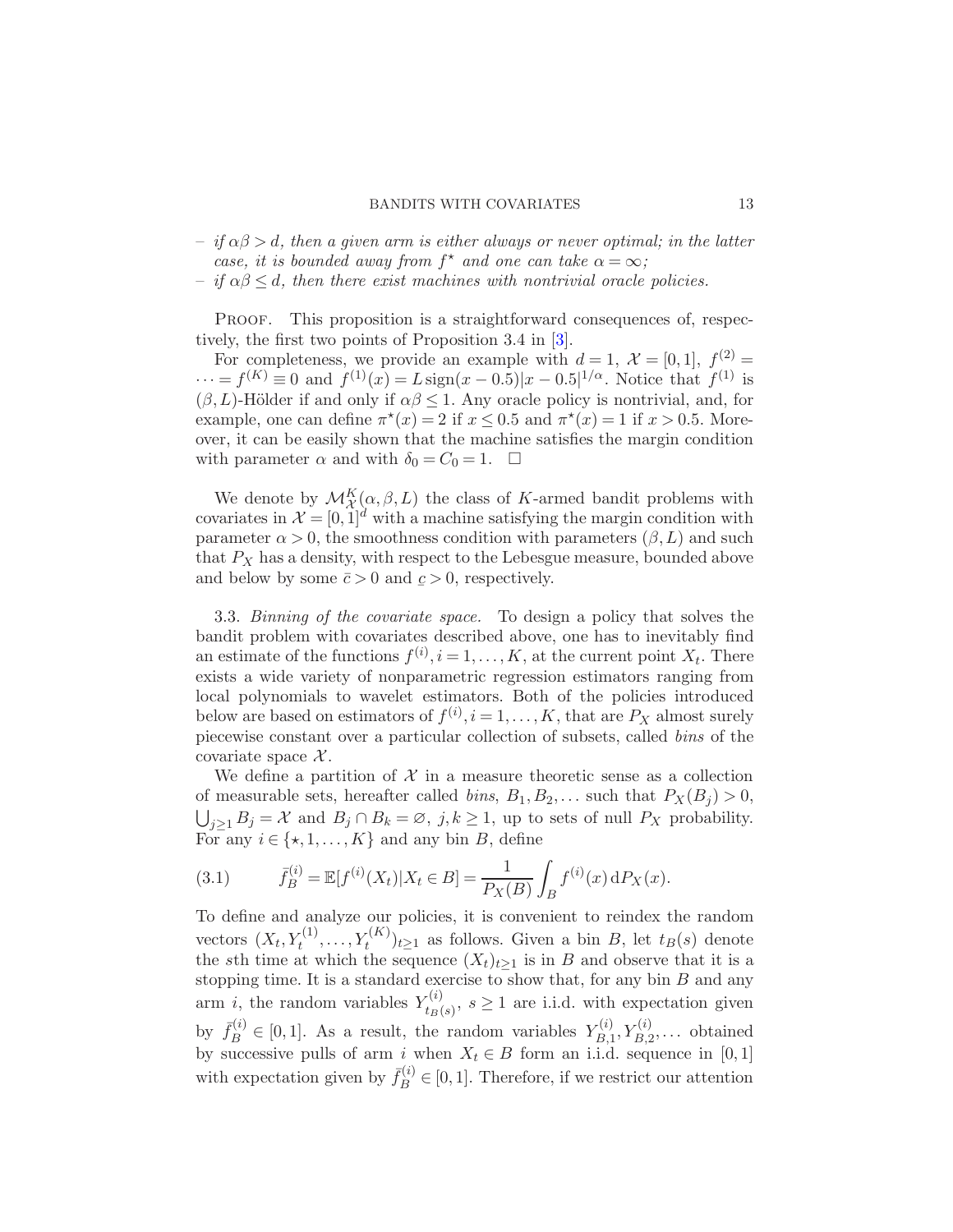to observations in a given bin  $B$ , we are in the same setup as the static bandit problem studied in the previous section. This observation leads to the notion of *policy on B*. More precisely, fix a subset  $B \subset \mathcal{X}$ , an integer  $t_0 \geq 1$  and recall that  $\{t_B(s) : s \geq 1, t_B(s) \geq t_0\}$  is the set of chronological times t posterior to  $t_0$  at which  $X_t \in B$ . Fix  $\mathcal{I}' \subset \mathcal{I}$  and consider the static bandit problem with arms  $\mathcal{I}'$  defined in Section [2](#page-3-0) where successive pulls of arm  $i \in \mathcal{I}'$ , at times posterior to  $t_0$ , yield rewards  $Y_{B,1}^{(i)}$  $Y_{B,1}^{(i)}, Y_{B,2}^{(i)}, \ldots,$  that are i.i.d. in [0, 1] with mean  $\bar{f}_B^{(i)} \in [0,1]$ . The se policy with parameters  $T, \gamma$  on this static problem is called SE *policy on B initialized at time*  $t_0$  *with initial* set of arms  $\mathcal{I}'$  and parameters  $T, \gamma$ .

<span id="page-13-0"></span>4. Binned Successive Elimination. We first outline a naive policy to operate the bandit machine described in Section [3.](#page-9-1) It consists of fixing a partition of  $\mathcal X$  and for each set B in this partition, to run the SE policy on B initialized at time  $t_0 = 1$  with initial set of arms  $\mathcal I$  and parameters  $T, \gamma$  to be defined below.

The Binned Successive Elimination (BSE) policy  $\bar{\pi}$  relies on a specific partition of X. Let  $\mathcal{B}_M := \{B_1, \ldots, B_{M^d}\}\$ be the regular partition of  $\mathcal{X} =$  $[0,1]^d$ : the collection of hypercubes defined for  $\mathsf{k} = (k_1,\ldots,k_d) \in \{1,\ldots,M\}^d$ by

$$
B_{\mathsf{k}} = \left\{ x \in \mathcal{X} : \frac{k_{\ell} - 1}{M} \le x_{\ell} \le \frac{k_{\ell}}{M}, \ell = 1, \ldots, d \right\}.
$$

In this paper, all sets are defined up to sets of null Lebesgue measure. As mentioned in Section [3.3,](#page-12-0) the problem can be decomposed into  $M<sup>d</sup>$  independent static bandit problems, one for each  $B \in \mathcal{B}_M$ .

Denote by  $\hat{\pi}_B$  the se policy on bin B with initial set of arms I and parameters  $T = nM^{-d}, \gamma = 1$ . For any  $x \in \mathcal{X}$ , let  $\mathcal{B}(x) \in \mathcal{B}_M$  denote the bin such that  $x \in \mathcal{B}(x)$ . Moreover, for any time  $t \geq 1$ , define

<span id="page-13-2"></span>(4.1) 
$$
N_B(t) = \sum_{l=1}^{t} \mathbb{1}(X_l \in B)
$$

to be the number of times before t when the covariate fell in bin  $B$ . The BSE policy  $\bar{\pi}$  is a sequence of functions  $\bar{\pi}_t : \mathcal{X} \to \mathcal{I}$  defined by  $\bar{\pi}_t(x) = \hat{\pi}_{B,N_B(t)},$ where  $B = \mathcal{B}(x)$ . It can be implemented according to the pseudo-code of Policy [2.](#page-14-0)

The following theorem gives an upper bound on the expected regret of the bse policy in the case where the problem is difficult, that is, when the margin parameter  $\alpha$  satisfies  $0 < \alpha < 1$ .

<span id="page-13-1"></span>THEOREM 4.1. Fix  $\beta \in (0,1], L > 0$  and  $\alpha \in (0,1)$  and consider a problem in  $\mathcal{M}_{\mathcal{X}}^K(\alpha,\beta,L)$ . Then the BSE policy  $\bar{\pi}$  with  $M = \lfloor (\frac{n}{K \log n}) \rfloor$  $\frac{n}{K \log(K)}$ <sup>1/(2β+d)</sup>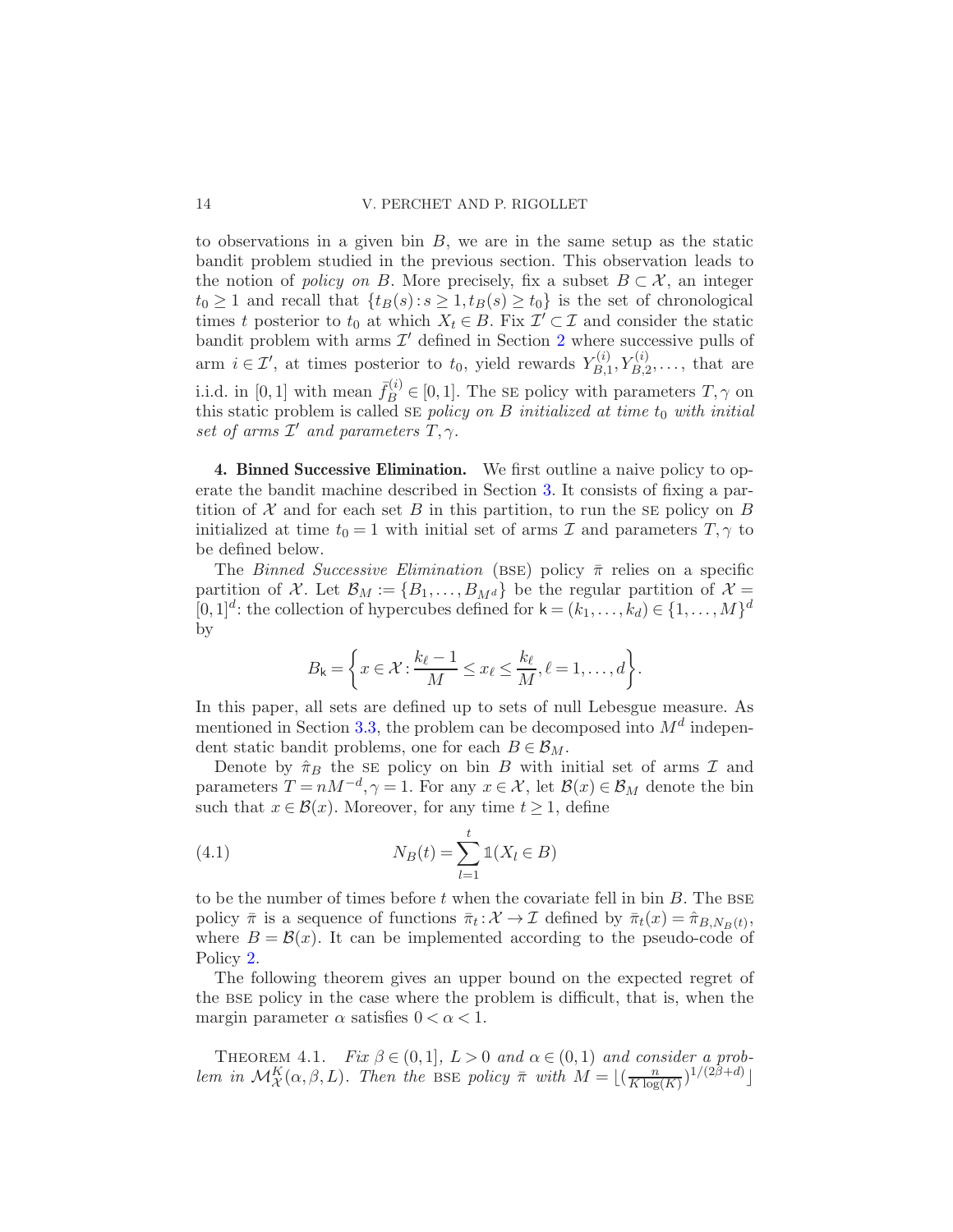<span id="page-14-0"></span>Policy 2 Binned Successive Elimination (BSE)

**Input:** Set of arms  $\mathcal{I} = \{1, ..., K\}$ . Parameters n, M. **Output:**  $\bar{\pi}_1, \ldots, \bar{\pi}_n \in \mathcal{I}$ .  $\mathcal{B} \leftarrow \mathcal{B}_M$ for  $B \in \mathcal{B}_M$  do Initialize a SE policy  $\hat{\pi}_B$  with parameters  $T = nM^{-d}, \gamma = 1$ .  $N_B \leftarrow 0$ . end for for  $t = 1, \ldots, n$  do  $B \leftarrow \mathcal{B}(X_t).$  $N_B \leftarrow N_B + 1.$  $\bar{\pi}_t \leftarrow \hat{\pi}_{B,N_B}$  (observe  $Y_t^{(\bar{\pi}_t)}$  $\binom{n(t)}{t}$ . end for

has an expected regret at time n bounded as follows:

$$
\mathbb{E}R_n(\bar{\pi}) \le Cn\bigg(\frac{K\log K}{n}\bigg)^{\beta(\alpha+1)/(2\beta+d)},
$$

where  $C > 0$  is a positive constant that does not depend on K.

The case  $K = 2$  was studied in [\[18](#page-28-5)] using a similar policy called UCBogram. Unlike in [\[18\]](#page-28-5) where suboptimal bounds for the UCB policy are used, we use here the sharper regret bounds of Theorem [2.1](#page-5-1) and the se policy as a running horse for our policy, thus leading to a better bound than [\[18](#page-28-5)]. Optimality for the two-armed case is discussed after Theorem [5.1.](#page-21-0)

PROOF OF THEOREM [4.1.](#page-13-1) We assume that  $\mathcal{B}_M = \{B_1, \ldots, B_{M^d}\}\$  where the indexing will be made clearer later in the proof. Moreover, to keep track of positive constants, we number them  $c_1, c_2, \ldots$  For any real valued function f on X and any measurable  $A \subseteq \mathcal{X}$ , we use the notation  $P_X(f \in A) = P_X(f(X) \in A)$ . Moreover, for any  $i \in \{\star, 1, \ldots, K\}$ , we use the notation  $\bar{f}_j^{(i)} = \bar{f}_{B_j}^{(i)}$  $B_j$  .

Define  $c_1 = 2L\dot{d}^{\beta/2} + 1$ , and let  $n_0 \geq 2$  be the largest integer such that  $n_0^{\beta/(2\beta+d)} \leq 2c_1/\delta_0$ , where  $\delta_0$  is the constant appearing in the margin condition. If  $n \leq n_0$ , we have  $R_n(\overline{\pi}) \leq n_0$  so that the result of the theorem holds when  $C$  is chosen large enough, depending on the constant  $n_0$ . In the rest of the proof, we assume that  $n > n_0$  so that  $c_1 M^{-\beta} < \delta_0$ .

Recall that the BSE policy  $\bar{\pi}$  is a collection of functions  $\bar{\pi}_t(x) = \hat{\pi}_{\mathcal{B}(x),N_{\mathcal{B}(x)}(t)}$ that are constant on each  $B_i$ . Therefore, the regret of  $\bar{\pi}$  can be decomposed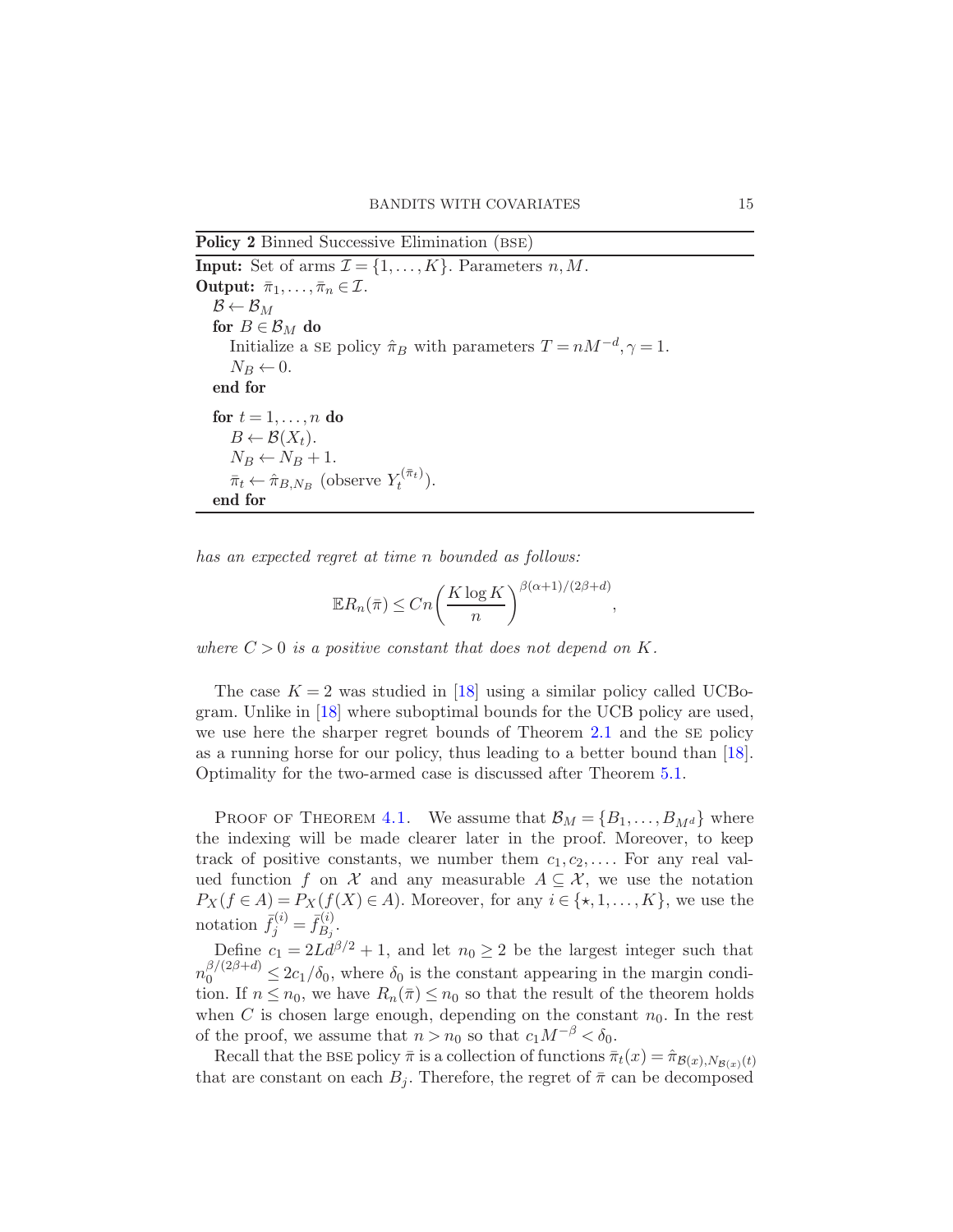as  $R_n(\bar{\pi}) = \sum_{j=1}^{M^d} R_j(\bar{\pi}),$  where

$$
R_j(\bar{\pi}) = \sum_{t=1}^n (f^*(X_t) - f^{(\hat{\pi}_{B,N_B(t)})}(X_t)) \mathbb{1}(X_t \in B_j).
$$

Conditioning on the event  $\{X_t \in B_i\}$ , it follows from  $(3.1)$  that

$$
\mathbb{E}\mathsf{R}_{j}(\bar{\pi}) = \mathbb{E}\left[\sum_{t=1}^{n}(\bar{f}_{j}^{\star}-\bar{f}_{j}^{(\bar{\pi}_{t})})\mathbb{1}(X_{t}\in B_{j})\right] = \mathbb{E}\left[\sum_{s=1}^{N_{j}(n)}(\bar{f}_{j}^{\star}-\bar{f}_{j}^{(\hat{\pi}_{B_{j},s})})\right],
$$

where  $N_j(n) = N_{B_j}(t)$  is defined in [\(4.1\)](#page-13-2); it satisfies, by assumption,  $\epsilon n M^{-d} \leq$  $\mathbb{E}[N_j(n)] \leq \bar{c}n M^{-\bar{d}}.$ 

Let  $\tilde{R}_j(\bar{\pi}) = \sum_{s=1}^{N_j(n)} f_j^* - \bar{f}_j^{(\hat{\pi}_{B_j,s})}$  $j_j^{(s_1, s_2, s_3)}$  be the regret associated to a static bandit problem with arm i yielding reward  $\bar{f}_i^{(i)}$  $f_j^{(i)}$  and where  $f_j^* = \max_i \bar{f}_j^{(i)} \leq \bar{f}_j^*$  is the largest average reward. It follows from the smoothness condition that  $\bar{f}_j^* \leq f_j^* + c_1 M^{-\beta}$  so that

<span id="page-15-0"></span>(4.2) 
$$
\mathbb{E} \mathsf{R}_j(\bar{\pi}) \leq \mathbb{E} \tilde{\mathsf{R}}_j(\bar{\pi}) + \bar{c} n M^{-d} (\bar{f}_j^* - f_j^*) \leq \mathbb{E} \tilde{\mathsf{R}}_j(\bar{\pi}) + c_1 \bar{c} n M^{-\beta - d}.
$$

Consider well-behaved bins on which the expected reward functions are well separated. These are bins  $B_i$  with indices in  $\mathcal J$  defined by

$$
\mathcal{J} := \{ j \in \{1, \dots, M^d\} \text{ s.t. } \exists x \in B_j, f^*(x) - f^{\sharp}(x) > c_1 M^{-\beta} \}.
$$

A bin B that is not well behaved is called strongly ill behaved if there is some  $x \in B$  such that  $f^*(x) = f^{\sharp}(x) = f^{(i)}(x)$ , for all  $i \in \mathcal{I}$ , and weakly ill behaved otherwise. Strongly and weakly ill behaved bins have indices in

$$
\mathcal{J}_s^c := \{ j \in \{1, \dots, M^d\} \text{ s.t. } \exists x \in B_j, f^*(x) = f^{\sharp}(x) \}
$$

and

$$
\mathcal{J}^c_w := \{ j \in \{1, \dots, M^d\} \text{ s.t. } \forall x \in B_j, 0 < f^\star(x) - f^\sharp(x) \le c_1 M^{-\beta} \},
$$

respectively. Note that for any  $i \in \mathcal{I}$ , the function  $f^* - f^{(i)}$  is  $(\beta, 2L)$ -Hölder. Thus for any  $j \in \mathcal{J}_s^c$  and any  $i = 1, ..., K$ , we have  $f^*(x) - f^{(i)}(x) \le c_1 M^{-\beta}$ for all  $x \in B_j$  so that the inclusion  $\mathcal{J}_s^c \subset \{1, \ldots, M^d\} \setminus \mathcal{J}$  indeed holds.

First part: Strongly ill behaved bins in  $\mathcal{J}_s^c$ . Recall that for any  $j \in \mathcal{J}_s^c$ , any arm  $i \in \mathcal{I}$ , and any  $x \in B_j$ ,  $f^*(x) - f^{(i)}(x) \le c_1 M^{-\beta}$ . Therefore,

<span id="page-15-1"></span>(4.3)  

$$
\sum_{j \in \mathcal{J}_s^c} \mathbb{E} \mathsf{R}_j(\bar{\pi}) \le c_1 n M^{-\beta} P_X \{0 < f^*(X) - f^{\sharp}(X) \le c_1 M^{-\beta}\}
$$

$$
\le c_1^{1+\alpha} n M^{-\beta(1+\alpha)},
$$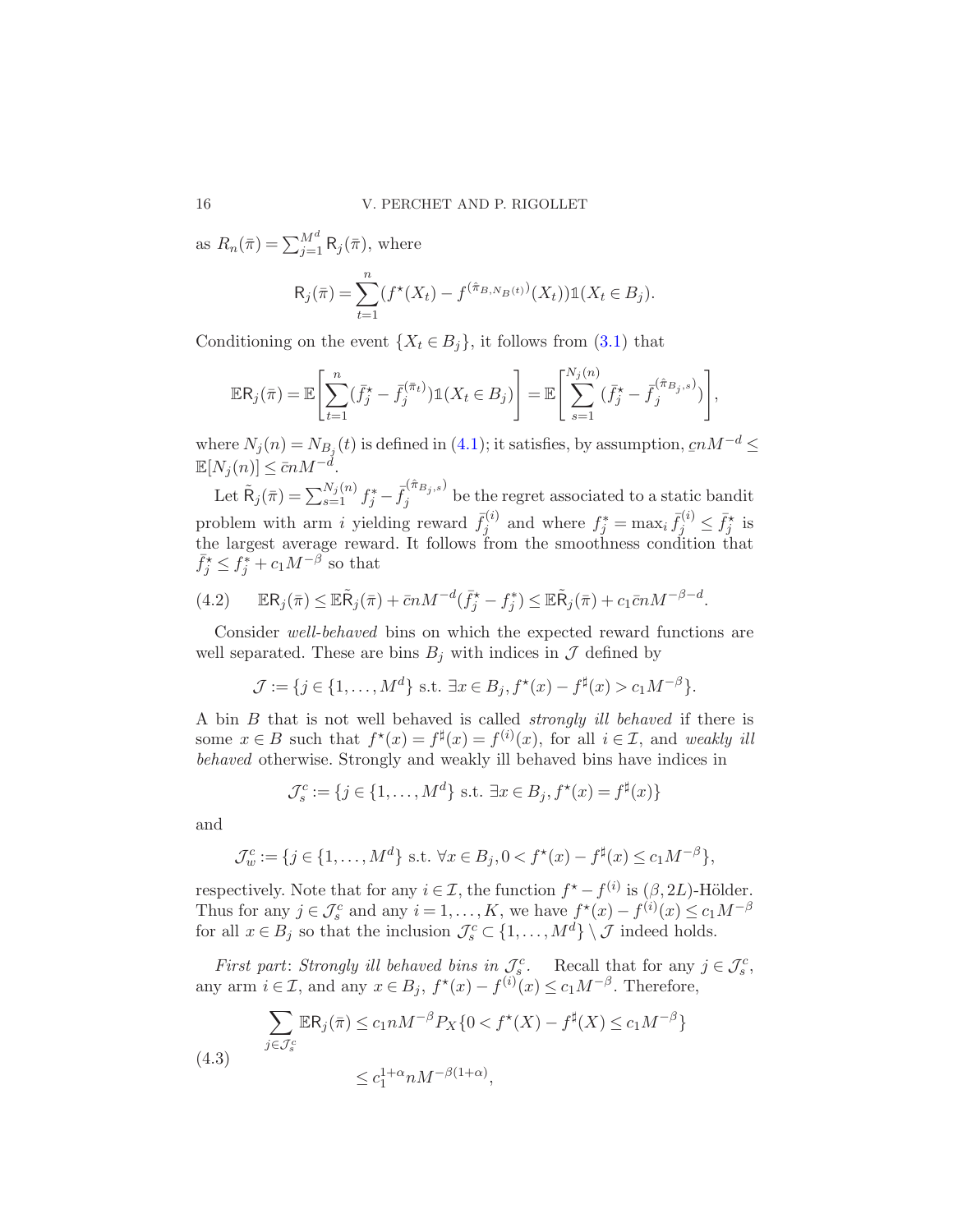where we used the fact that the set  $\{x \in \mathcal{X} : f^*(x) = f^{\sharp}(x)\}\)$  does not contribute to the regret.

Second part: Weakly ill behaved bins in  $\mathcal{J}_{w}^c$ . The numbers of weakly ill behaved bins can be bounded using  $f^*(x) - f^{\sharp}(x) > 0$  on such a bin; indeed, the margin condition implies that

$$
\sum_{j\in\mathcal{J}_{\omega}^c}\frac{c}{M^d}\leq P_X\{0
$$

It yields  $|\mathcal{J}^c_w| \leq \frac{c_1^{\alpha}}{c} M^{d-\beta\alpha}$ . Moreover, we bound the expected regret on weakly ill behaved bins using Theorem [2.1](#page-5-1) with specific values

$$
\Delta^- < \Delta := \sqrt{K \log(K) M^d / n}, \qquad \gamma = 1 \quad \text{and} \quad T = nM^{-d}.
$$

Together with [\(4.2\)](#page-15-0), it yields

<span id="page-16-2"></span>(4.4) 
$$
\sum_{j \in \mathcal{J}_w^c} \mathbb{E} \mathsf{R}_j(\bar{\pi}) \leq c_2 \left[ \sqrt{K \log(K)} M^{d/2 - \beta \alpha} \sqrt{n} + n M^{-\beta(1+\alpha)} \right].
$$

Third part: Well-behaved bins in  $\mathcal{J}$ . This part is decomposed into two steps. In the first step, we bound the expected regret in a given bin  $B_i, j \in \mathcal{J}$ ; in the second step we use the margin condition to control the sum of all these expected regrets.

Step 1. Fix  $j \in \mathcal{J}$  and recall that there exists  $x_j \in B_j$  such that  $f^*(x_j)$  –  $f^{\sharp}(x_j) > c_1 M^{-\beta}$ . Define  $\mathcal{I}^{\star}_j = \{i \in \mathcal{I} : f^{(i)}(x_j) = f^{\star}(x_j)\}$  and  $\mathcal{I}^0_j = \mathcal{I} \setminus \mathcal{I}^{\star}_j =$  $\{i \in \mathcal{I} : f^*(x_j) - f^{(i)}(x_j) > c_1 M^{-\beta}\}\.$  We call  $\mathcal{I}^*_j$  the set of (almost) *optimal* arms over  $B_j$  and  $\mathcal{I}_j^0$  the set of *suboptimal* arms over  $B_j$ . Note that  $\mathcal{I}_j^0 \neq \emptyset$ for any  $j \in \mathcal{J}$ .

<span id="page-16-0"></span>The smoothness condition implies that for any  $i \in \mathcal{I}_j^0, x \in B_j$ ,

(4.5) 
$$
f^{\star}(x) - f^{(i)}(x) > c_1 M^{-\beta} - 2L \|x - x_j\|^{\beta} \ge M^{-\beta}.
$$

Therefore,  $f^* - f^{\sharp} > 0$  on  $B_j$ . Moreover, for any arm  $i \in \mathcal{I}_j^*$  that is not the best arm at some  $x \neq x_j$ , then necessarily  $0 < f^*(x) - f^*(x) \leq f^*(x) f^{(i)}(x) \le c_1 M^{-\beta}$ . So for any  $x \in B_j$  and any  $i \in \mathcal{I}_j^*$ , it holds that either  $f^*(x) = f^{(i)}(x)$  or  $f^*(x) - f^{(i)}(x) \le c_1 M^{-\beta}$ . It yields

<span id="page-16-1"></span>(4.6) 
$$
f^{\star}(x) - f^{(i)}(x) \le c_1 M^{-\beta} \mathbb{1} \{ 0 < f^{\star}(x) - f^{\sharp}(x) \le c_1 M^{-\beta} \}.
$$

Thus, for any optimal arm  $i \in \mathcal{I}_{j}^{\star}$ , the reward functions averaged over  $B_j$ satisfy  $\bar{f}_j^* - \bar{f}_j^{(i)} \le c_1 M^{-\beta} q_j$ , where

$$
q_j := P_X \{ 0 < f^\star - f^\sharp \le c_1 M^{-\beta} | X \in B_j \}.
$$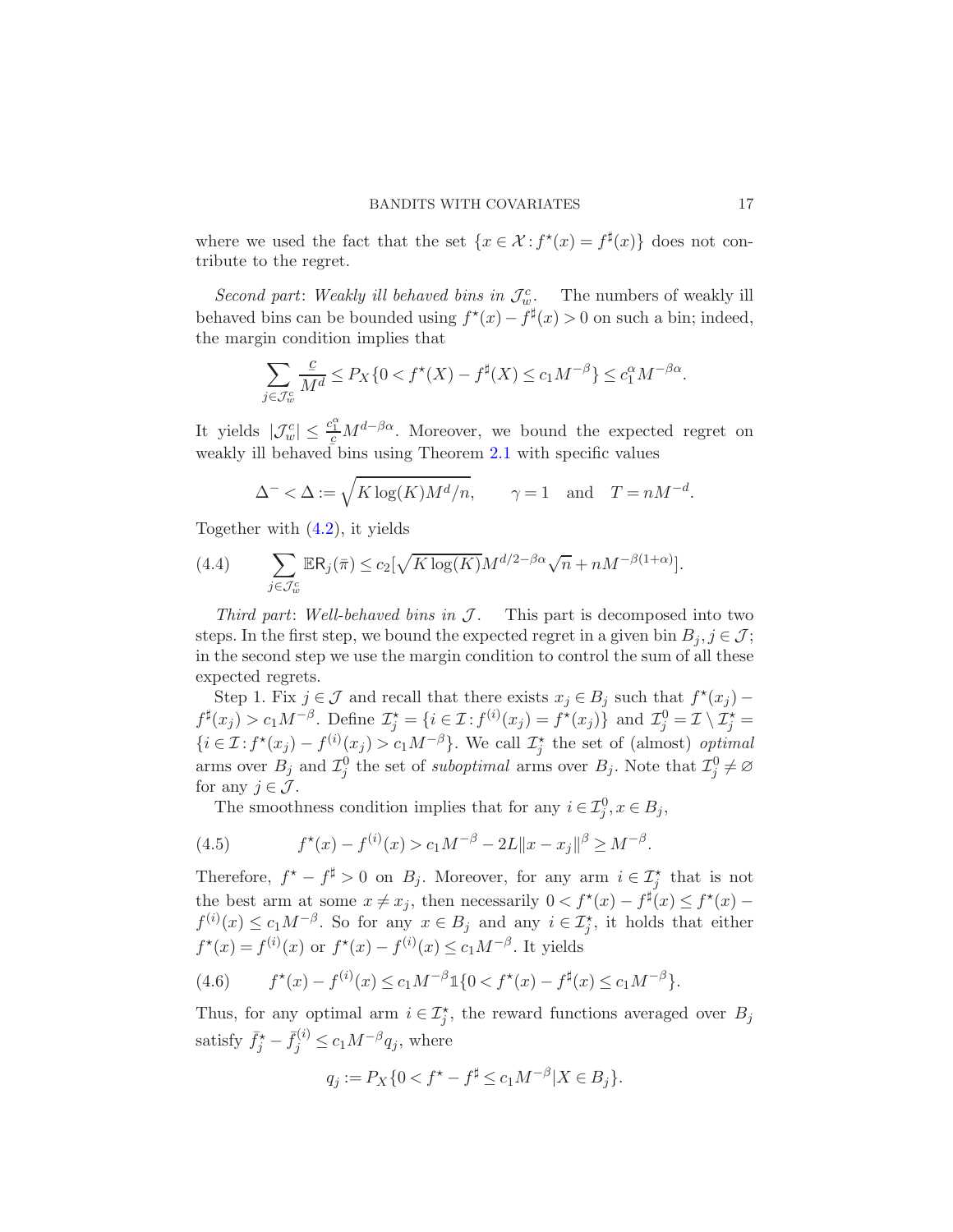Together with [\(4.2\)](#page-15-0), it yields  $\mathbb{E} \tilde{\mathsf{R}}_j(\bar{\pi}) \leq \mathbb{E} \mathsf{R}_j(\bar{\pi}) + \bar{c} c_1 n M^{-d-\beta} q_j$ . For any suboptimal arms  $i \in \mathcal{I}_j^0$ , [\(4.5\)](#page-16-0) implies that  $\Delta_j^{(i)}$  $j^{(i)} := \bar{f}_j^* - \bar{f}_j^{(i)} > M^{-\beta}.$ 

Assume now without loss of generality that the average gaps  $\Delta_j^{(i)}$  $j^{(\prime)}$  are ordered in such a way that  $\Delta_j^{(1)} \geq \cdots \geq \Delta_j^{(K)}$  $j^{\left(\mu\right)}$ . Define

$$
K_0 := \operatorname*{arg\,min}_{i \in \mathcal{I}_j^0} \Delta_j^{(i)} \quad \text{and} \quad \Delta_j := \Delta_j^{(K_0)}
$$

and observe that if  $i \in \mathcal{J}$  is such that  $\Delta_j^{(i)} < \Delta_j$ , then  $i \in \mathcal{I}_j^*$ . Therefore, it  $\equiv$ <sub>1</sub>  $\equiv$ follows from [\(4.6\)](#page-16-1) that  $\Delta_j^{(i)} \le c_1 M^{-\beta} q_j$  for such i. Applying Theorem [2.1](#page-5-1) with  $\Delta_j$  as above and  $\gamma = 1$ , we find that there exists a constant  $c_3 > 0$  such that, for any  $j \in \mathcal{J}$ ,

<span id="page-17-0"></span>
$$
\mathbb{E}\tilde{\mathsf{R}}_j(\bar{\pi}) \le 392(1+\bar{c})\frac{K}{\Delta_j}\overline{\log}(nM^{-d}\Delta_j^2) + \bar{c}c_1nM^{-d-\beta}q_j.
$$

Hence,

(4.7) 
$$
\mathbb{E} \mathsf{R}_j(\bar{\pi}) \le c_3 \bigg( \frac{K}{\Delta_j} \overline{\log}(n M^{-d} \Delta_j^2) + n M^{-d-\beta} q_j \bigg).
$$

Step 2. We now use the margin condition to provide lower bounds on the bins is such that  $\mathcal{J} = \{1, \ldots, j_1\}$  and that the gaps are ordered  $0 <$  $\Delta_j$  for each  $j \in \mathcal{J}$ . Assume without loss of generality that the indexing of a suboptimal arm  $i \in \mathcal{I}_j^0$  such that  $\Delta_j = \bar{f}_j^* - \bar{f}_j^{(i)}$ . But sinc  $\Delta_1 \leq \Delta_2 \leq \cdots \leq \Delta_{j_1}$ . For any  $j \in \mathcal{J}$ , from the definition of  $\Delta_j$ , there exists ¯  $j^{(i)}$ . But since the function  $f^* - f^{(i)}$  satisfies the smoothness condition with parameters  $(\beta, 2L)$ , we find that if  $\Delta_j \leq \delta$  for some  $\delta > 0$ , then

$$
0 < f^*(x) - f^{(i)}(x) \le \delta + 2L d^{\beta/2} M^{-\beta} \qquad \forall x \in B_j.
$$

Together with the fact that  $f^* - f^{\sharp} > 0$  over  $B_j$  for any  $j \in \mathcal{J}$  (see step 1 above), it yields

$$
P_X[0 < f^* - f^{\sharp} \le \Delta_j + 2Ld^{\beta/2}M^{-\beta}] \ge \sum_{k=1}^{j_1} p_k \mathbb{1}(0 < \Delta_k \le \Delta_j) \ge \frac{cj}{M^d},
$$

where we used the fact that  $p_k = P_X(B_k) \ge c/M^d$ . Define  $j_2 \in \mathcal{J}$  to be the largest integer such that  $\Delta_{j_2} \leq \delta_0/c_1$ . Since for any  $j \in \mathcal{J}$ , we have ¯  $\Delta_j > M^{-\beta}$ , the margin condition yields for any  $j \in \{1, \ldots, j_2\}$  that

$$
P_X[0 < f^\star - f^\sharp \le \Delta_j + 2L d^{\beta/2} M^{-\beta}] \le C_\delta (c_1 \Delta_j)^\alpha,
$$

where we have used the fact that  $\Delta_j + 2L d^{\beta/2} M^{-\beta} \le c_1 \Delta_j \le \delta_0$ , for any  $j \in \{1, \ldots, j_2\}$ . The previous two inequalities, together with the fact that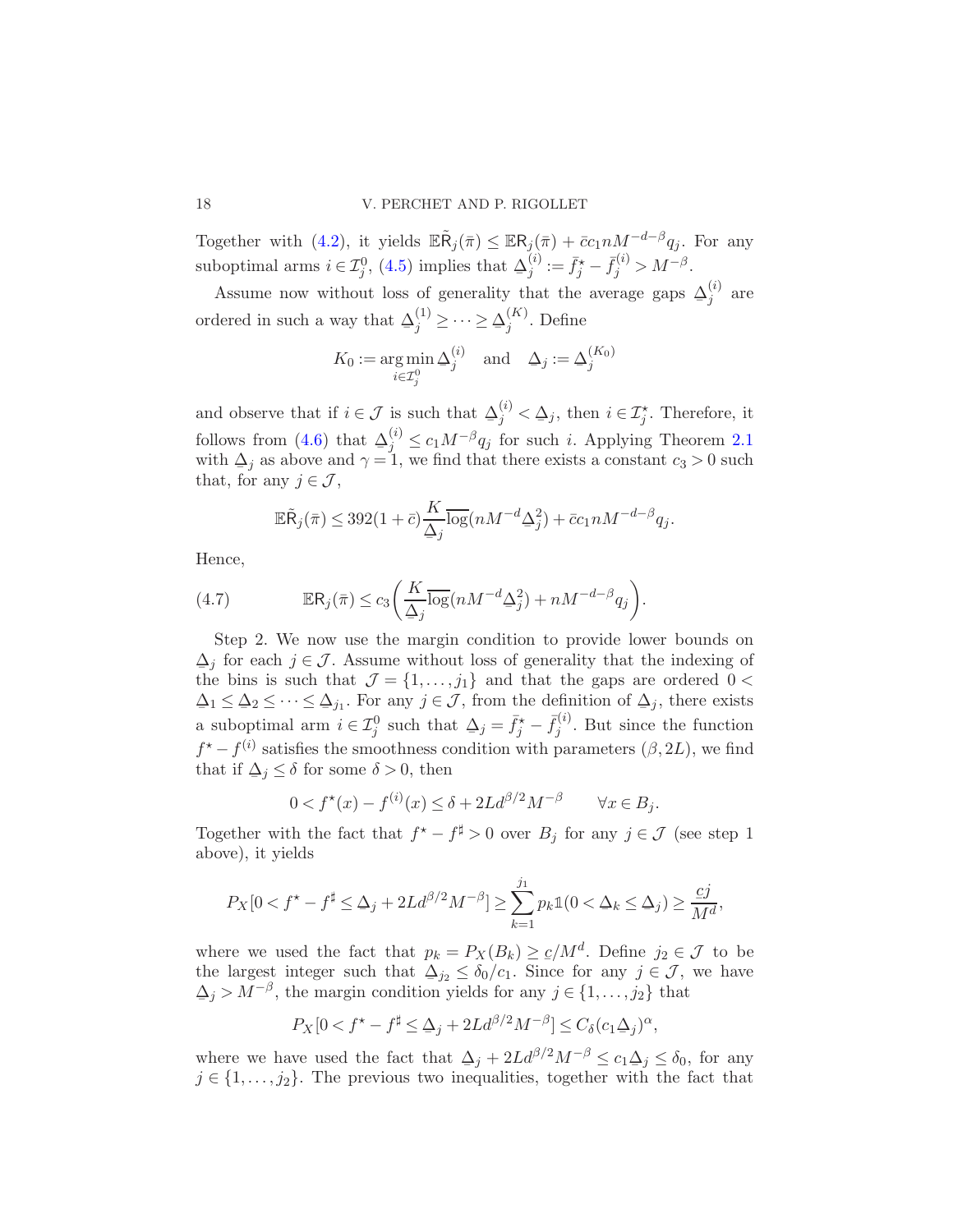$\Delta_j > M^{-\beta}$  for any  $j \in \mathcal{J}$ , yield

$$
\Delta_j \ge c_4 \left(\frac{j}{M^d}\right)^{1/\alpha} \vee M^{-\beta} =: \gamma_j \qquad \forall j \in \{1, \dots, j_2\}.
$$

Therefore, using the fact that  $\Delta_j \ge \delta_0/c_1$  for  $j \ge j_2$ , we get from [\(4.7\)](#page-17-0) that

<span id="page-18-0"></span>(4.8) 
$$
\sum_{j \in \mathcal{J}} \mathbb{E} \mathsf{R}_{j}(\bar{\pi})
$$

$$
\leq c_{5} \left[ \sum_{j=1}^{j_{2}} K \frac{\overline{\log}(n \gamma_{j}^{2} / M^{d})}{\gamma_{j}} + \sum_{j=j_{2}+1}^{j_{1}} K \log(n) + \sum_{j \in \mathcal{J}} n M^{-d-\beta} q_{j} \right].
$$

Fourth part: Putting things together. Combining [\(4.3\)](#page-15-1), [\(4.4\)](#page-16-2) and [\(4.8\)](#page-18-0), we obtain the following bound:

<span id="page-18-1"></span>
$$
\mathbb{E}R_n(\bar{\pi}) \le c_6 \left[ n M^{-\beta(1+\alpha)} + \sqrt{K \log(K)} M^{d/2 - \alpha \beta} \sqrt{n} + K \sum_{j=1}^{j_2} \frac{\overline{\log}(n \gamma_j^2 / M^d)}{\gamma_j} + KM^d \log n + n M^{-d-\beta} \sum_{j \in \mathcal{J}} q_j \right].
$$
\n(4.9)

We now bound from above the first sum in  $(4.9)$  by decomposing it into two terms. From the definition of  $\gamma_j$ , there exists an integer  $j_3$  satisfying  $c_7M^{d-\alpha\beta} \leq j_3 \leq 2c_7M^{d-\alpha\beta}$  and such that  $\gamma_j = M^{-\beta}$  for  $j \leq j_3$  and  $\gamma_j =$  $c_4(jM^{-d})^{1/\alpha}$  for  $j > j_3$ . It holds

(4.10) 
$$
\sum_{j=1}^{j_3} \frac{\overline{\log}(n \gamma_j^2 / M^d)}{\gamma_j} \le c_8 M^{d + \beta(1-\alpha)} \overline{\log}\left(\frac{n}{M^{2\beta+d}}\right)
$$

and

$$
\sum_{j=j_3+1}^{j_2} \frac{\overline{\log}(n\gamma_j^2/M^d)}{\gamma_j} \le c_9 \sum_{j=j_3+1}^{M^d} \left(\frac{j}{M^d}\right)^{-1/\alpha} \overline{\log}\left(\frac{n}{M^d}\left[\frac{j}{M^d}\right]^{2/\alpha}\right)
$$
\n
$$
\le c_{10} M^d \int_{M^{-\alpha\beta}}^1 \overline{\log}\left(\frac{n}{M^d} x^{2/\alpha}\right) x^{-1/\alpha} dx.
$$

Since  $\alpha < 1$ , this integral is bounded by  $c_{10} M^{\beta(1-\alpha)} (1 + \overline{\log}(n/M^{2\beta+d}))$ .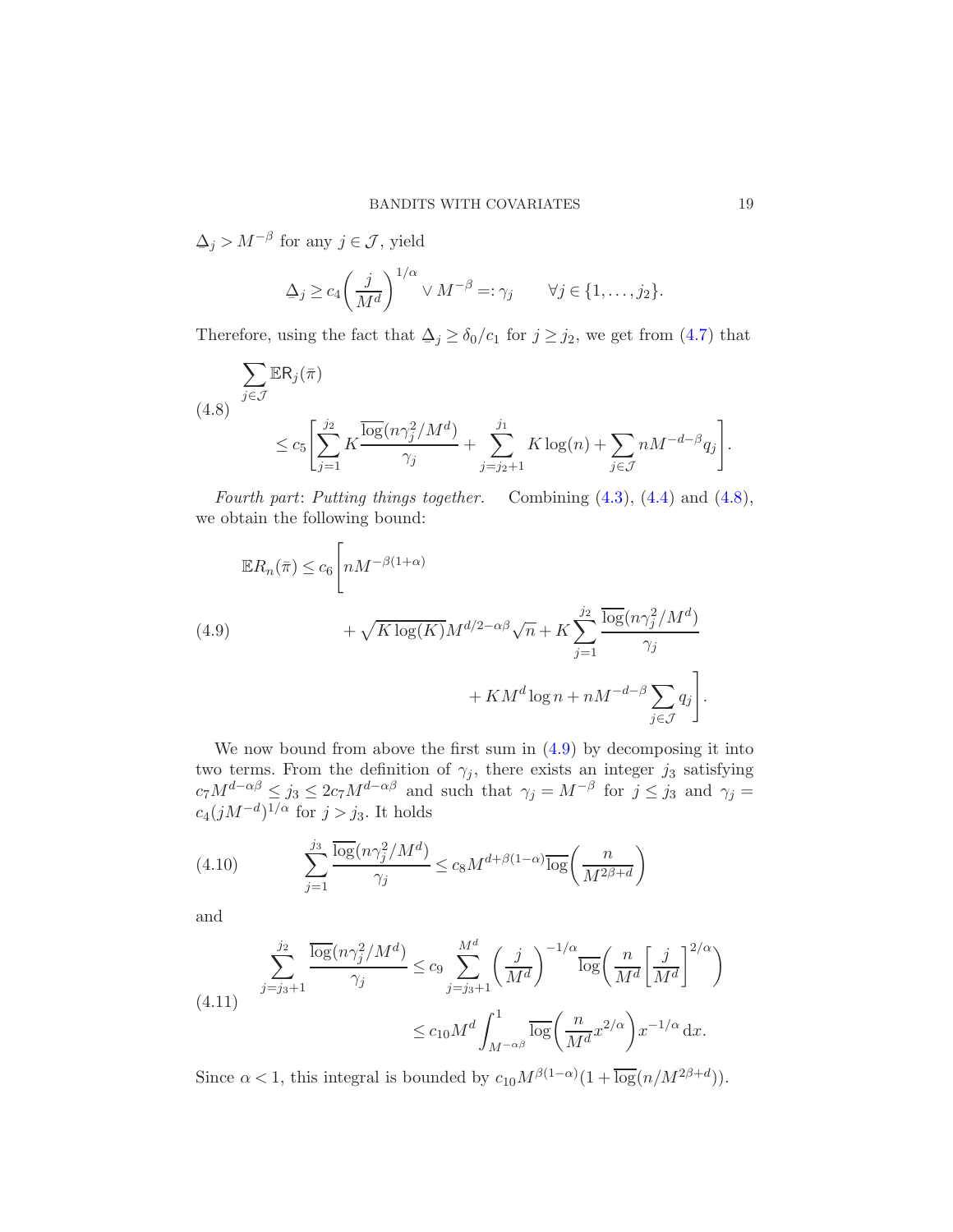<span id="page-19-1"></span>The second sum in [\(4.9\)](#page-18-1) can be bounded as

$$
\sum_{j \in \mathcal{J}} q_j = \sum_{j \in \mathcal{J}} \mathbb{P}\{0 < f^\star(X) - f^\sharp(X) \le c_1 M^{-\beta} | X \in B_j\}
$$
\n
$$
\le \frac{M^d}{c} \mathbb{P}\{0 < f^\star(X) - f^\sharp(X) \le c_1 M^{-\beta}\} \le \frac{c_1^\alpha}{c} M^{d-\beta\alpha}
$$

Putting together  $(4.9)$ – $(4.12)$ , we obtain

$$
\mathbb{E}R_n(\bar{\pi}) \le c_{11} \left[ nM^{-\beta(1+\alpha)} + \sqrt{K \log(K)} M^{d/2 - \alpha \beta} \sqrt{n} + KM^{d+\beta(1-\alpha)} + KM^{d+\beta(1-\alpha)} \overline{\log} \left( \frac{n}{M^{2\beta+d}} \right) + KM^d \log n \right],
$$

.

and the result follows by choosing M as prescribed.  $\square$ 

We should point out that the version of the BSE described above specifies the number of bins  $M$  as a function of the horizon  $n$ , while in practice one may not have foreknowledge of this value. This limitation can be easily circumvented by using the so-called doubling argument (see, e.g., page 17 in [\[7](#page-28-18)]) which consists of "reseting" the game at times  $2^k, k = 1, 2, \ldots$ 

The reader will note that when  $\alpha = 1$  there is a potentially superfluous  $log n$  factor appearing in the upper bound using the same proof. More generally, for any  $\alpha \geq 1$ , it is possible to minimize the expression in [\(4.9\)](#page-18-1) with respect to  $M$ , but the optimal value of  $M$  would then depend on the value of  $\alpha$ . This sheds some light on a significant limitation of the BSE which surfaces in this parameter regime: for n large enough, it requires the operator to pull each arm at least once in each bin and therefore to incur an expected regret of at least order  $M^d$ . In other words, the BSE splits the space X in "too many" bins when  $\alpha \geq 1$ . Intuitively this can be understood as follows. When  $\alpha \geq 1$ , the gap function  $f^*(x) - f^{\sharp}(x)$  is bounded away from zero on a large subset of  $\mathcal X$ . Hence there is no need to carefully estimate it since the optimal arm is the same across the region. As a result, one could use larger bins in such regions reducing the overall number of bins and therefore removing the extra logarithmic term alluded to above.

<span id="page-19-0"></span>5. Adaptively Binned Successive Elimination. We need the following definitions. Assume that  $n \geq K \log(K)$  and let  $k_0$  be the smallest integer such that

<span id="page-19-2"></span>(5.1) 
$$
2^{-k_0} \leq \left(\frac{K \log(K)}{n}\right)^{1/(d+2\beta)}.
$$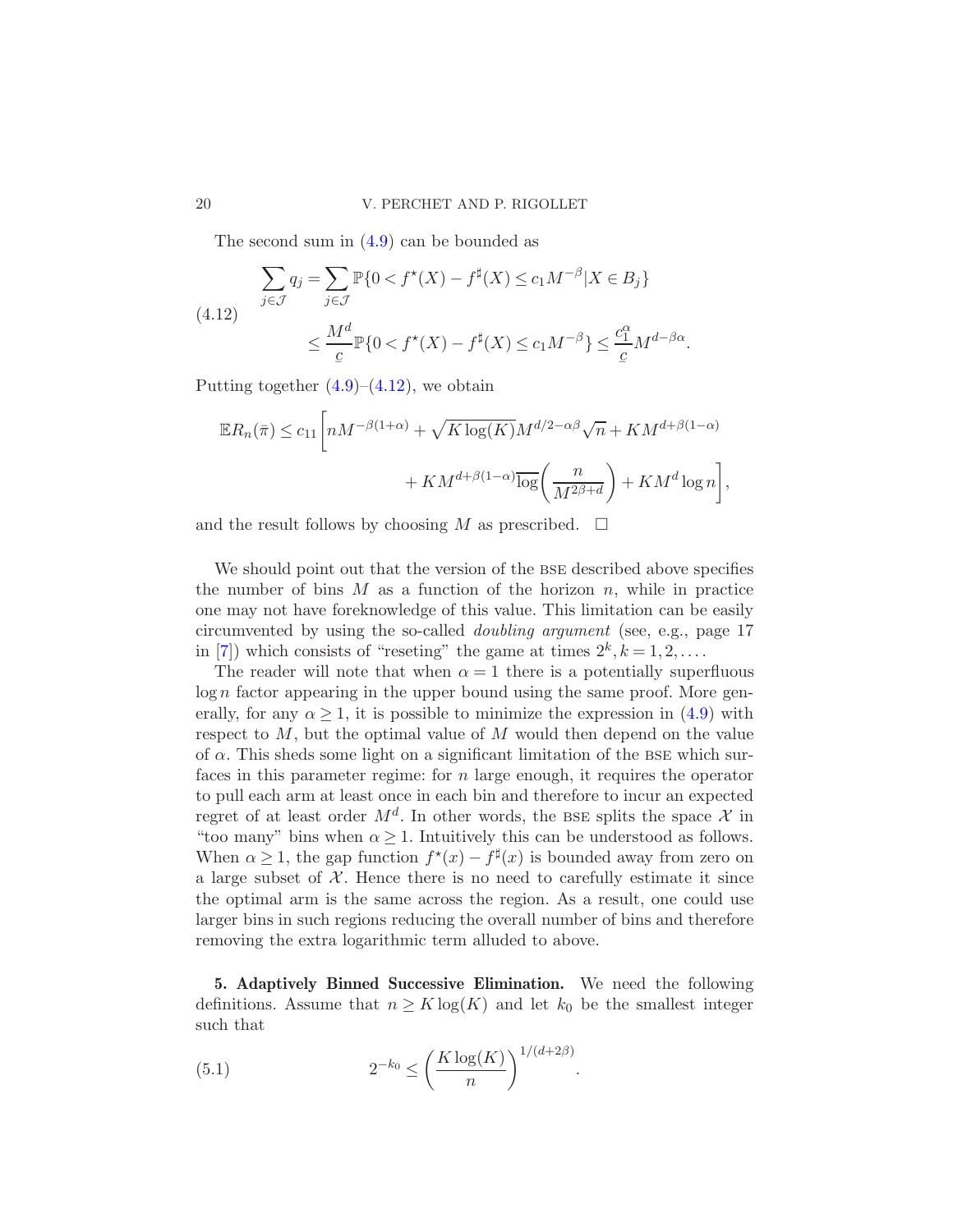For any bin  $B \in \bigcup_{k=0}^{k_0} \mathcal{B}_{2^k}$ , let  $\ell_B$  be the smallest integer such that

<span id="page-20-1"></span>(5.2) 
$$
U(\ell_B, n|B|^d) \le 2c_0|B|^{\beta},
$$

where U is defined in [\(2.1\)](#page-4-0) and  $c_0 = 2L d^{\beta/2}$ . This definition implies that

<span id="page-20-2"></span>(5.3) 
$$
\ell_B \le C_{\ell} |B|^{-2\beta} \log(n|B|^{(2\beta+d)})
$$

for  $C_{\ell} > 0$ , because  $x \mapsto U(x, n|B|^d)$  is decreasing for  $x > 0$ .

The ABSE policy operates akin to the BSE except that instead of fixing a partition  $\mathcal{B}_M$ , it relies on an adaptive partition that is refined over time. This partition is better understood using the notion of rooted tree.

Let  $\mathcal{T}^*$  be a tree with root  $\mathcal X$  and maximum depth  $k_0$ . A node  $B$  of  $\mathcal{T}^*$ with depth  $k = 0, \ldots, k_0 - 1$  is a set from the regular partition  $\mathcal{B}_{2^k}$ . The children of node  $B \in \mathcal{B}_{2^k}$  are given by **burst** $(B)$ , defined to be the collection of  $2^d$  bins in  $\mathcal{B}_{2^{k+1}}$  that forms a partition of B.

Note that the set  $\mathcal L$  of leaves of each subtree  $\mathcal T$  of  $\mathcal T^*$  forms a partition of X. The ABSE policy constructs a sequence of partitions  $\mathcal{L}_1, \ldots, \mathcal{L}_n$  that are leaves of subtrees of  $\mathcal{T}^*$ . At a given time  $t = 1, \ldots, n$ , we refer to the elements of the current partition  $\mathcal{L}_t$  as live bins. The sequence of partitions is nested in the sense that if  $B \in \mathcal{L}_t$ , then either  $B \in \mathcal{L}_{t+1}$  or burst $(B) \subset \mathcal{L}_{t+1}$ . The sequence  $\mathcal{L}_1, \ldots, \mathcal{L}_n$  is constructed as follows.

In the initialization step, set  $\mathcal{L}_0 = \emptyset$ ,  $\mathcal{L}_1 = \mathcal{X}$ , and the initial set of arms  $\mathcal{I}_{\mathcal{X}} = \{1, \ldots, K\}$ . Let  $t \leq n$  be a time such that  $\mathcal{L}_t \neq \mathcal{L}_{t-1}$ , and let  $B_t$  be the collection of sets B such that  $B \in \mathcal{L}_t \setminus \mathcal{L}_{t-1}$ . We say that the bins  $B \in \mathsf{B}_t$  are born at time t. For each set  $B \in \mathsf{B}_t$ , assume that we are given a set of active arms  $\mathcal{I}_B$ . Note that  $t = 1$  is such a time with  $B_1 = \{ \mathcal{X} \}$  and active arms  $\mathcal{I}_{\mathcal{X}}$ . For each born bin  $B \in \mathsf{B}_t$ , we run a SE policy  $\hat{\pi}_B$  initialized at time t with initial set of arms  $\mathcal{I}_B$  and parameters  $T_B = n|B|^{-d}$ ,  $\gamma = 2$ . Such a policy is defined in Section [3.3.](#page-12-0) Let  $t(B)$  denote the time at which  $\hat{\pi}_B$  has reached  $\ell_B$  rounds and let

<span id="page-20-0"></span>(5.4) 
$$
\tilde{N}_B(t) = \sum_{l=1}^t \mathbb{1}(X_t \in B, B \in \mathcal{L}_t)
$$

denote the number of times covariate  $X_t$  fell in bin B while B was a live B. At time  $t(B) + 1$ , we replace the node B by its children burst $(B)$  in the current partition. Namely,  $\mathcal{L}_{t(B)+1} = (\mathcal{L}_{t(B)} \setminus B) \cup \text{burst}(B)$ . Moreover, to each bin  $B' \in \text{burst}(B)$ , we assign the set  $\mathcal{I}_{B'} = \hat{\mathbb{I}}_{B,\tilde{N}_B(t(B))}$  of arms that were left active by policy  $\hat{\pi}_B$  on its parent B at the end of the  $\ell_B$  rounds. This procedure is repeated until the horizon n is reached.

The intuition behind this policy is the following. The parameters of the se policy  $\hat{\pi}_B$  run at the birth of bin B are chosen exactly such that arms i with average gap  $|\bar{f}_B^* - \bar{f}_B^{(i)}|$  $|B^{(i)}| \ge C|B|^{\beta}$  are eliminated by the end of  $\ell_B$  rounds with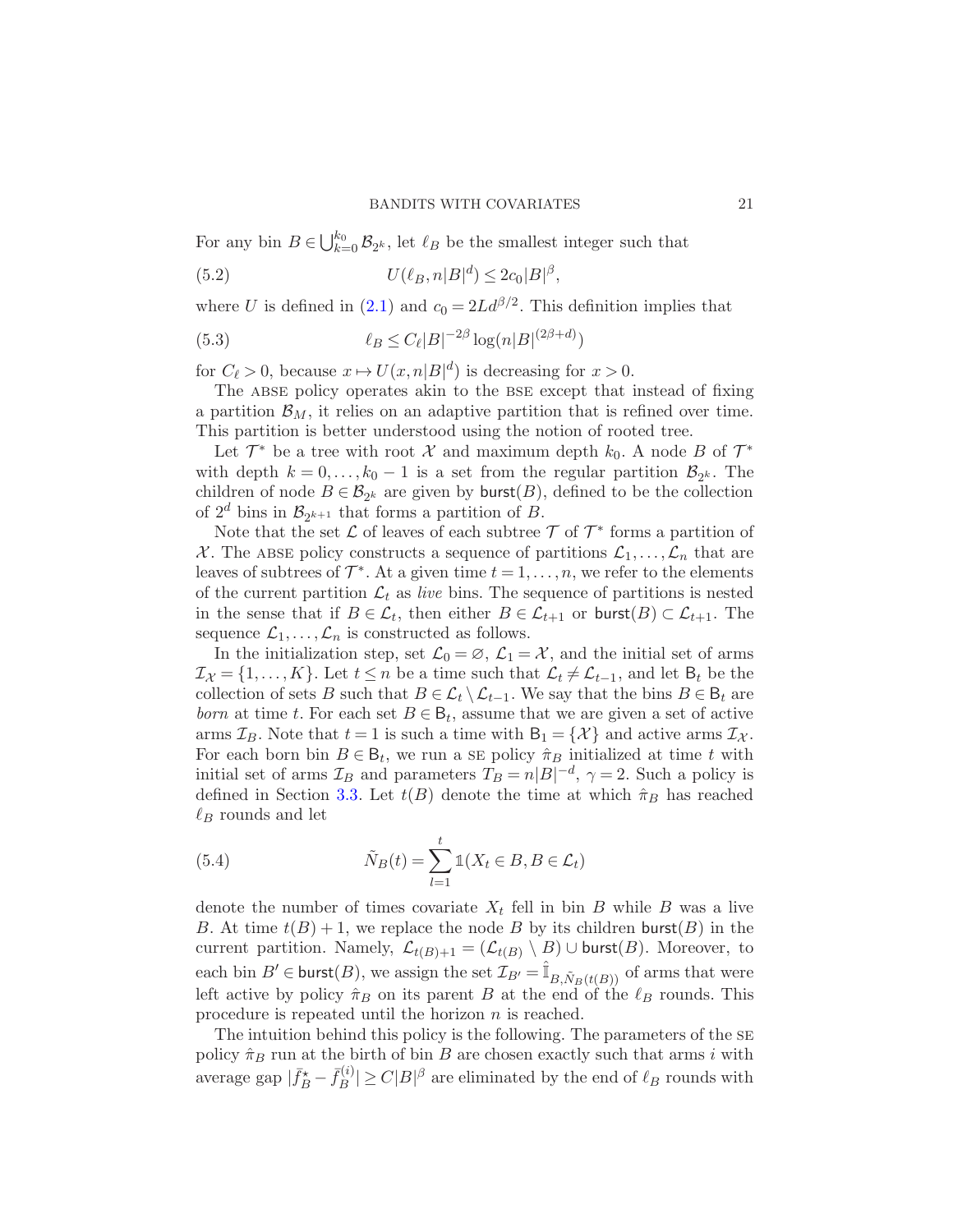<span id="page-21-1"></span>Policy 3 Adaptively Binned Successive Elimination (ABSE)

**Input:** Set of arms  $\mathcal{I}_{\mathcal{X}} = \{1, ..., K\}$ . Parameters  $n, c_0 = 2L d^{\beta/2}, k_0$ . **Output:**  $\tilde{\pi}_1, \ldots, \tilde{\pi}_n \in \mathcal{I}$ .  $t \leftarrow 0, k \leftarrow 0, \mathcal{L} \leftarrow \{ \mathcal{X} \}.$ Initialize a set policy  $\hat{\pi}_{\mathcal{X}}$  with parameters  $T = n, \gamma = 2$  and arms  $\mathcal{I} = \mathcal{I}_{\mathcal{X}}$ .  $N_{\mathcal{X}} \leftarrow 0.$ for  $t = 1, \ldots, n$  do  $B \leftarrow \mathcal{L}(X_t).$ <br> $N_B \leftarrow N_B + 1.$ /count times  $X_t \in B$ /  $\tilde{\pi}_t \leftarrow \hat{\pi}_{B,N_B}$  (observe  $Y_t^{(\tilde{\pi}_t)}$ t /choose arm from  $SE$  policy  $\hat{\pi}_B$ /  $\tau_B \leftarrow \hat{\tau}_{B,N_B}$ /update number of rounds for  $\hat{\pi}_B$ /  $\mathcal{I}_B \leftarrow \hat{\mathbb{I}}_{B,N_B}$ /update active arms for  $\hat{\pi}_B$ / if  $\tau_B \geq \ell_B$  and  $|B| \geq 2^{-k_0+1}$  and  $|\mathcal{I}_B| \geq 2$ /conditions to burst $(B)$ / then for  $B' \in \text{burst}(B)$  do  $\mathcal{I}_{B'} \leftarrow \mathcal{I}_B$ /assign remaining arms as initial arms/ Initialize SE policy  $\hat{\pi}_{B'}$  with  $T = n|B'|^d$ ,  $\gamma = 2$  and arms  $\mathcal{I} = \mathcal{I}_{B'}$ .  $N_{B'} \leftarrow 0.$  /set time to 0 for new se policy/ end for  $\mathcal{L} \leftarrow \mathcal{L} \setminus B$  /remove B from current partition/<br>  $\mathcal{L} \leftarrow \mathcal{L} \cup \text{burst}(B)$  /add B's children to current partition/ /add  $B$ 's children to current partition/ end if end for

high probability. The smoothness condition ensures that these eliminated arms satisfy  $f^*(x) > f^{(i)}(x)$  for all  $x \in B$  so that such arms are uniformly suboptimal on bin B. Among the kept arms, none is uniformly better than another, so bin  $B$  is burst and the process is repeated on the children of B where other arms may be uniformly suboptimal. The formal definition of the ABSE is given in Policy  $3$ ; it satisfies the following theorem.

<span id="page-21-0"></span>THEOREM 5.1. Fix  $\beta \in (0,1], L > 0, \alpha > 0$ , assume that  $n \geq K \log(K)$ and consider a problem in  $\mathcal{M}_{\mathcal{X}}^K(\alpha,\beta,L)$ . If  $\alpha < \infty$ , then the ABSE policy  $\tilde{\pi}$ has an expected regret at time n bounded by

$$
\mathbb{E}R_n(\tilde{\pi}) \le Cn\left(\frac{K\log(K)}{n}\right)^{\beta(\alpha+1)/(2\beta+d)},
$$

where  $C > 0$  does not depend on K. If  $\alpha = \infty$ , then  $\mathbb{E}R_n(\tilde{\pi}) \leq CK \log(n)$ .

Note that the bounds given in Theorem [5.1](#page-21-0) are optimal in a minimax sense when  $K = 2$ . Indeed, the lower bounds of [\[2](#page-28-7)] and [\[18](#page-28-5)] imply that the bound on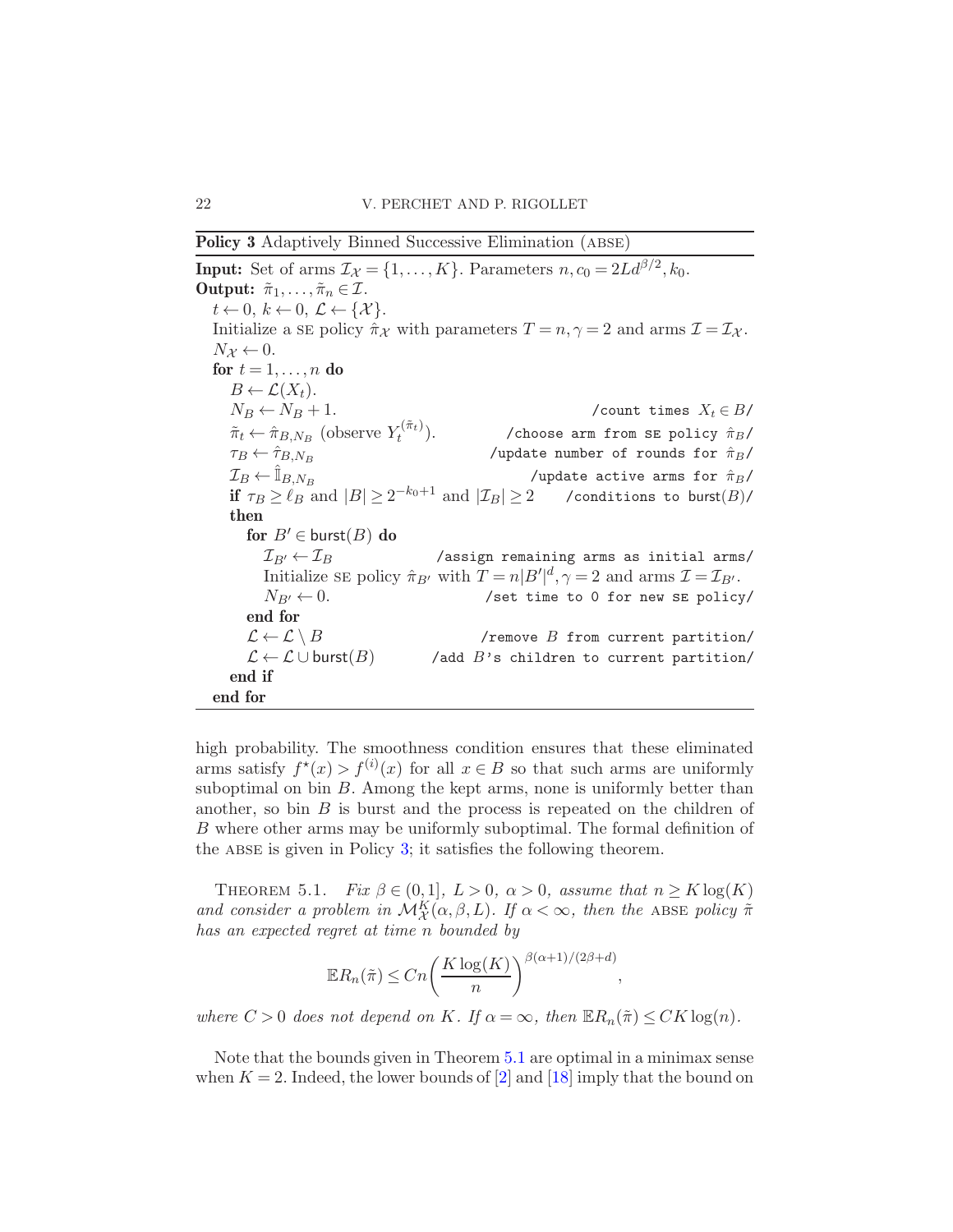expected regret cannot be improved as a function of n except for a constant multiplicative term. The lower bound proved in [\[2\]](#page-28-7) implies that any policy that received information from both arms at each round has a regret bound at least as large as the one from Theorem [5.1,](#page-21-0) up to a multiplicative constant. As a result, there is no price to pay for being in a partial information setup and one could say that the problem of nonparametric estimation dominates the problem associated to making decisions sequentially.

Note also that when  $\alpha = \infty$ , Proposition [3.1](#page-11-0) implies that there exists a unique optimal arm over  $\mathcal X$  and that all other arms have reward bounded away from that of the optimal arm. As a result, given this information, one could operate as if the problem was static by simply discarding the covariates. Theorem [5.1](#page-21-0) implies that in this case, one recovers the traditional regret bound of the static case without the knowledge that  $\alpha = \infty$ .

PROOF OF THEOREM [5.1.](#page-21-0) We first consider the case where  $\alpha < \infty$ , which implies that  $\alpha\beta \leq d$ ; see Proposition [3.1.](#page-11-0)

We keep track of positive constants by numbering them  $c_1, c_2, \ldots$ , yet they might differ from previous sections. On each newly created bin  $B$ , a new  $SE$ policy is initialized, and we denote by  $Y_{B,1}^{(i)}$  $\chi_{B,1}^{(i)}, Y_{B,2}^{(i)}, \ldots$ , the rewards obtained by successive pulls of a remaining arm i. Their average after  $\tau$  rounds/pulls is denoted by

$$
\bar{Y}_{B,\tau}^{(i)} := \frac{1}{\tau} \sum_{s=1}^{\tau} Y_{B,s}^{(i)}.
$$

For any integer s, define  $\varepsilon_{B,s} = 2U(s,n|B|^d)$ , where U is defined in [\(2.1\)](#page-4-0). For any  $B \in \mathcal{T}^* \setminus \{X\}$ , define the unique *parent* of B by

$$
\mathsf{p}(B) := \{B' \in \mathcal{T}^* \colon\! B \in \mathsf{burst}(B')\}
$$

and  $p(\mathcal{X}) = \emptyset$ . Moreover, let  $p^1(B) = p(B)$  and for any  $k \ge 2$  define recursively  $p^k(B) = p(p^{k-1}(B))$ . Then the set of ancestors of any  $B \in \mathcal{T}^*$  is denoted by  $\mathcal{P}(B)$  and defined by

$$
\mathcal{P}(B) = \{ B' \in \mathcal{T}^* : B' = \mathsf{p}^k(B) \text{ for some } k \ge 1 \}.
$$

Denote by  $r_n^{\text{live}}(B)$  the regret incurred by the ABSE policy  $\tilde{\pi}$  when covariate  $X_t$  fell in a live bin  $B \in \mathcal{L}_t$ , where we recall that  $\mathcal{L}_t$  denotes the current partition at time  $t$ . It is defined by

$$
r_n^{\text{live}}(B) = \sum_{t=1}^n [f^*(X_t) - f^{(\tilde{\pi}_t(X_t))}(X_t)] \mathbb{1}(X_t \in B) \mathbb{1}(B \in \mathcal{L}_t).
$$

We also define  $\mathcal{B}_t := \bigcup_{s \leq t} \mathcal{L}_s$  to be the set of bins that were born at some time  $s \leq t$ . We denote by  $r_n^{\text{born}}(B)$  the regret incurred when covariate  $X_t$  fell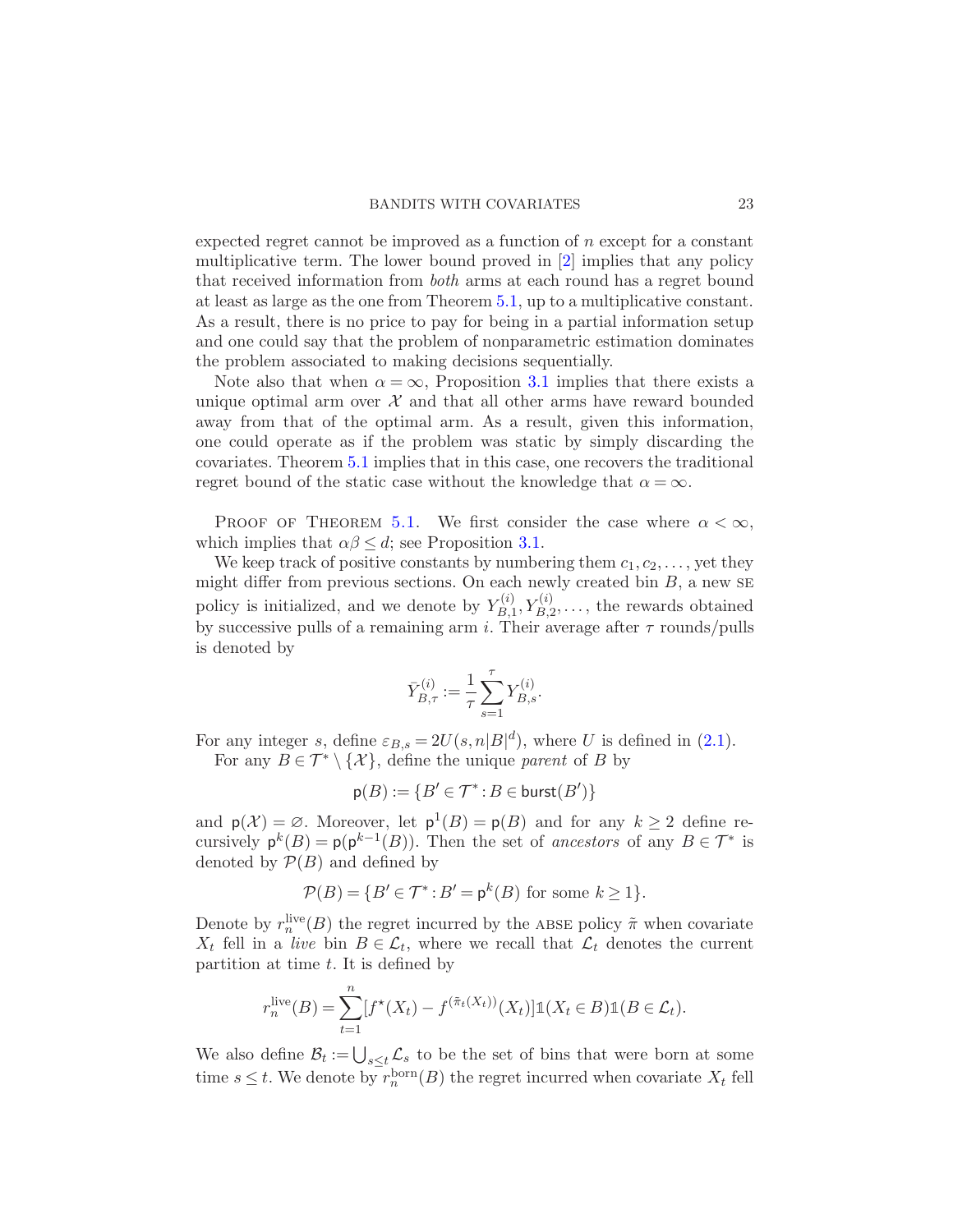### 24 V. PERCHET AND P. RIGOLLET

in such a bin. It is defined by

$$
r_n^{\text{born}}(B) = \sum_{t=1}^n [f^*(X_t) - f^{(\tilde{\pi}_t(X_t))}(X_t)] \mathbb{1}(X_t \in B) \mathbb{1}(B \in \mathcal{B}_t).
$$

Observe that if we define  $\tilde{r}_n := r_n^{\text{born}}(\mathcal{X})$ , we have  $\mathbb{E}R_n(\tilde{\pi}) = \mathbb{E}\tilde{r}_n$  since  $\mathcal{X} \in \mathcal{B}_t$ and  $X_t \in \mathcal{X}$  for all t. Note that for any  $B \in \mathcal{T}^*$ ,

(5.5) 
$$
r_n^{\text{born}}(B) = r_n^{\text{live}}(B) + \sum_{B' \in \text{burst}(B)} r_n^{\text{born}}(B').
$$

Denote by  $\mathcal{I}_B = \hat{\mathbb{I}}_{B,t_B}$  the set of arms left active by the set policy  $\hat{\pi}_B$  on B at the end of  $\ell_B$  rounds. Moreover, define the following reference sets of arms:

<span id="page-23-0"></span>
$$
\mathcal{I}_B := \left\{ i \in \{1, ..., K\} : \sup_{x \in B} f^\star(x) - f^{(i)}(x) \le c_0 |B|^\beta \right\},\
$$
  

$$
\bar{\mathcal{I}}_B := \left\{ i \in \{1, ..., K\} : \sup_{x \in B} f^\star(x) - f^{(i)}(x) \le 8c_0 |B|^\beta \right\}.
$$

Define the event  $\mathcal{A}_B := \{ \mathcal{I}_B \subseteq \mathcal{I}_B \subseteq \mathcal{I}_B \}$  on which the remaining arms have  $\Box$  a gap of the correct order and observe that  $(5.5)$  implies that

$$
r_n^{\text{born}}(B) = r_n^{\text{born}}(B) \mathbb{1}(\mathcal{A}_B^c) + r_n^{\text{live}}(B) \mathbb{1}(\mathcal{A}_B) + \sum_{B' \in \text{burst}(B)} r_n^{\text{born}}(B') \mathbb{1}(\mathcal{A}_B).
$$

Let  $\mathcal{L}^*$  denote the set of leaves of  $\mathcal{T}^*$ , that is the set of bins B such that  $|B|$  =  $2^{-k_0}$ . In what follows, we adapt the convention that  $\prod_{B'\in \mathcal{P}(\mathcal{X})}\mathbb{1}(\mathcal{A}_{B'})=1$ .

We are going to treat regret incurred on live nonterminal nodes and live leaves separately and differently. As a result, the quantity we are interested in is decomposed as  $\tilde{r}_n = \tilde{r}_n(\mathcal{T}^* \setminus \mathcal{L}^*) + \tilde{r}_n(\mathcal{L}^*)$  where

$$
\tilde{r}_n(\mathcal{T}^* \setminus \mathcal{L}^*) := \sum_{B \in \mathcal{T}^* \setminus \mathcal{L}^*} (r_n^{\text{born}}(B) \mathbb{1}(\mathcal{A}_B^c) + r_n^{\text{live}}(B) \mathbb{1}(\mathcal{A}_B)) \prod_{B' \in \mathcal{P}(B)} \mathbb{1}(\mathcal{A}_{B'})
$$

is the regret accumulated on live nonterminal nodes, and

$$
\tilde{r}_n(\mathcal{L}^*) := \sum_{B \in \mathcal{L}^*} r_n^{\text{born}}(B) \prod_{B' \in \mathcal{P}(B)} \mathbb{1}(\mathcal{A}_{B'}) = \sum_{B \in \mathcal{L}^*} r_n^{\text{live}}(B) \prod_{B' \in \mathcal{P}(B)} \mathbb{1}(\mathcal{A}_{B'})
$$

is regret accumulated on live leaves. Our proof relies on the following events:  $\mathcal{G}_B \mathbin{:=} \bigcap_{B' \in \mathcal{P}(B)} \mathcal{A}_{B'}.$ 

First part: Control of the regret on the nonterminal nodes. Fix  $B \in \mathcal{T}^* \setminus \mathcal{L}^*$ . On  $\mathcal{G}_B$ , we have  $\mathcal{I}_{p(B)} \subseteq \overline{\mathcal{I}}_{p(B)}$  so that any active arm  $i \in \mathcal{I}_{p(B)}$  satisfies  $\sup_{x \in \mathsf{p}(B)} |f^*(x) - f^{(i)}(x)| \leq 8c_0 |\mathsf{p}(B)|^{\beta}$ . Moreover, regret is only incurred at points where  $f^* - f^{\sharp} > 0$ , so defining  $c_1 := 2^{3+\beta} c_0$  and conditioning on events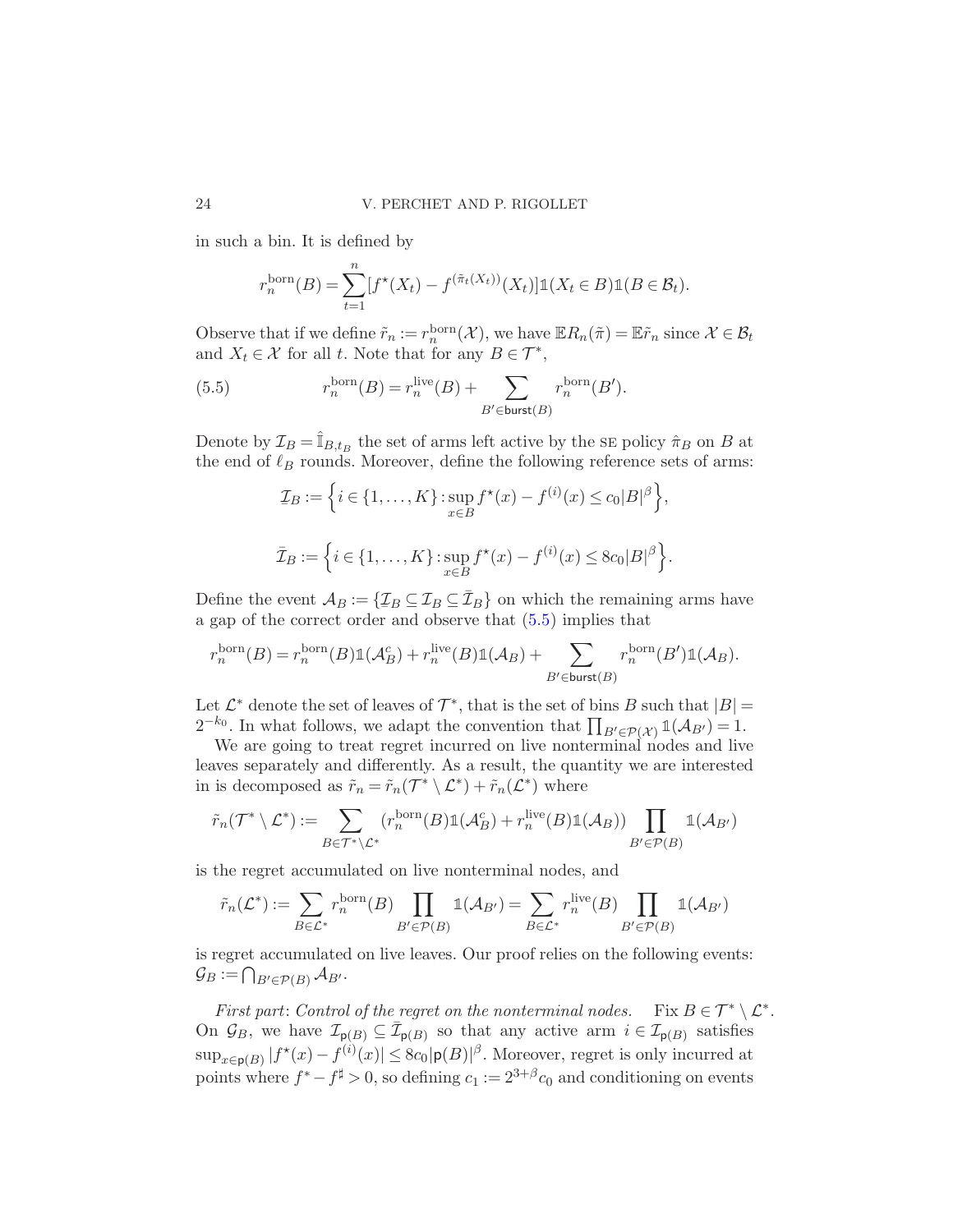$\{X_t \in B\}$  yields

$$
\mathbb{E}[r_n^{\text{live}}(B)\mathbb{1}(\mathcal{G}_B \cap \mathcal{A}_B)] \leq \mathbb{E}[\tilde{N}_B(n)]c_1|B|^{\beta}q_B \leq c_1K\ell_B|B|^{\beta}q_B,
$$

where  $q_B = P_X(0 < f^* - f^* \le c_1 |B|^\beta | X \in B)$  and  $\tilde{N}_B(n)$  is defined in [\(5.4\)](#page-20-0). We can always assume that n is greater than  $n_0 \in \mathbb{N}$ , defined by

$$
n_0 = \left\lceil K \log(K) \left( \frac{c_1}{\delta_0} \right)^{(d+2\beta)/\beta} \right\rceil \qquad \text{so that } c_1 2^{-k_0 \beta} \le \delta_0,
$$

and let  $k_1 \leq k_0$  be the smallest integer such that  $c_1 2^{-k_1 \beta} \leq \delta_0$ . Indeed, if  $n \leq n_0$ , the result is true with a constant large enough.

Applying the same argument as in  $(4.12)$  yields the existence of  $c_2 > 0$ such that, for any  $k \in \{0, \ldots, k_0\},\$ 

$$
\sum_{|B|=2^{-k}} q_B \le c_2 2^{k(d-\beta\alpha)}.
$$

Indeed, for  $k \geq k_1$  one can define  $c_2 = c_1^{\alpha}/c$ , and the same equation holds<br>with  $c_2 = 2^{dk_1}$  if  $k < k_2$ . Summing over all dentities  $k < k_2 - 1$ , we obtain with  $c_2 = 2^{dk_1}$  if  $k \le k_1$ . Summing over all depths  $k \le k_0 - 1$ , we obtain

<span id="page-24-2"></span>(5.6)  

$$
\mathbb{E}\left[\sum_{B\in\mathcal{T}^*\backslash\mathcal{L}^*} r_n^{\text{live}}(B)\mathbb{1}(\mathcal{G}_B \cap \mathcal{A}_B)\right]
$$

$$
\leq c_1 c_2 C_\ell K \sum_{k=0}^{k_0-1} 2^{k(d+\beta-\alpha\beta)} \log(n2^{-k(2\beta+d)}).
$$

<span id="page-24-1"></span>On the other hand, for every bin  $B \in \mathcal{T}^* \setminus \mathcal{L}^*$ , one also has

(5.7)  $\mathbb{E}[r_n^{\text{born}}(B)\mathbb{1}(\mathcal{G}_B \cap \mathcal{A}_B^c)] \leq c_1 n |B|^{\beta} q_B P_X(B) \mathbb{P}(\mathcal{G}_B \cap \mathcal{A}_B^c).$ 

It remains to control the probability of  $\mathcal{G}_B \cap \mathcal{A}_B^c$ ; we define  $\mathbb{P}^{\mathcal{G}_B}(\cdot) :=$  $\mathbb{P}(\cdot \cap \mathcal{G}_B)$ . On  $\mathcal{G}_B$ , the event  $\mathcal{A}_{B}^c$  can occur in two ways:

(i) By eliminating an arm  $i \in \mathcal{I}_B$  at the end of the at most  $\ell_B$  rounds played on bin B. These arms satisfy  $\sup_{x \in B} f^*(x) - f^{(i)}(x) < c_0 |B|^{\beta}$ ; this event is denoted by  $\mathcal{D}_{B}^{1}$ .

(ii) By not eliminating an arm  $i \notin \overline{\mathcal{I}}_B$  within the at most  $\ell_B$  rounds played on bin B. These arms satisfy  $\sup_{x \in B} f^*(x) - f^{(i)}(x) \ge 8c_0|B|^{\beta}$ ; this event is denoted by  $\mathcal{D}_B^2$ .

We use the following decomposition:

(5.8) 
$$
\mathbb{P}^{\mathcal{G}_B}(\mathcal{A}_B^c) = \mathbb{P}^{\mathcal{G}_B}(\mathcal{D}_B^1) + \mathbb{P}^{\mathcal{G}_B}(\mathcal{D}_B^2 \cap (\mathcal{D}_B^1)^c).
$$

We first control the probability of making error (i). Note that for any  $s \leq \ell_B$  and any arms  $i \in \mathcal{I}_B, i' \in \mathcal{I}_{p(B)}$ , it holds

<span id="page-24-0"></span>
$$
\bar{f}_B^{(i')} - \bar{f}_B^{(i)} \le \bar{f}_B^{\star} - \bar{f}_B^{(i)} < c_0 |B|^\beta \le \frac{\varepsilon_{B,\ell_B}}{2}.
$$

Therefore, if an arm  $i \in \mathcal{I}_B$  is eliminated, that is, if there exists  $i' \in \mathcal{I}_{p(B)}$ such that  $\overline{Y}_{B,s}^{(i')}-\overline{Y}_{B,s}^{(i)} > \varepsilon_{B,s}$  for some  $s \leq \ell_B$ , then either  $\overline{f}_B^{(i)}$  $\bar{f}_B^{(i)}$  or  $\bar{f}_B^{(i')}$  $B^{\prime\prime}$  does not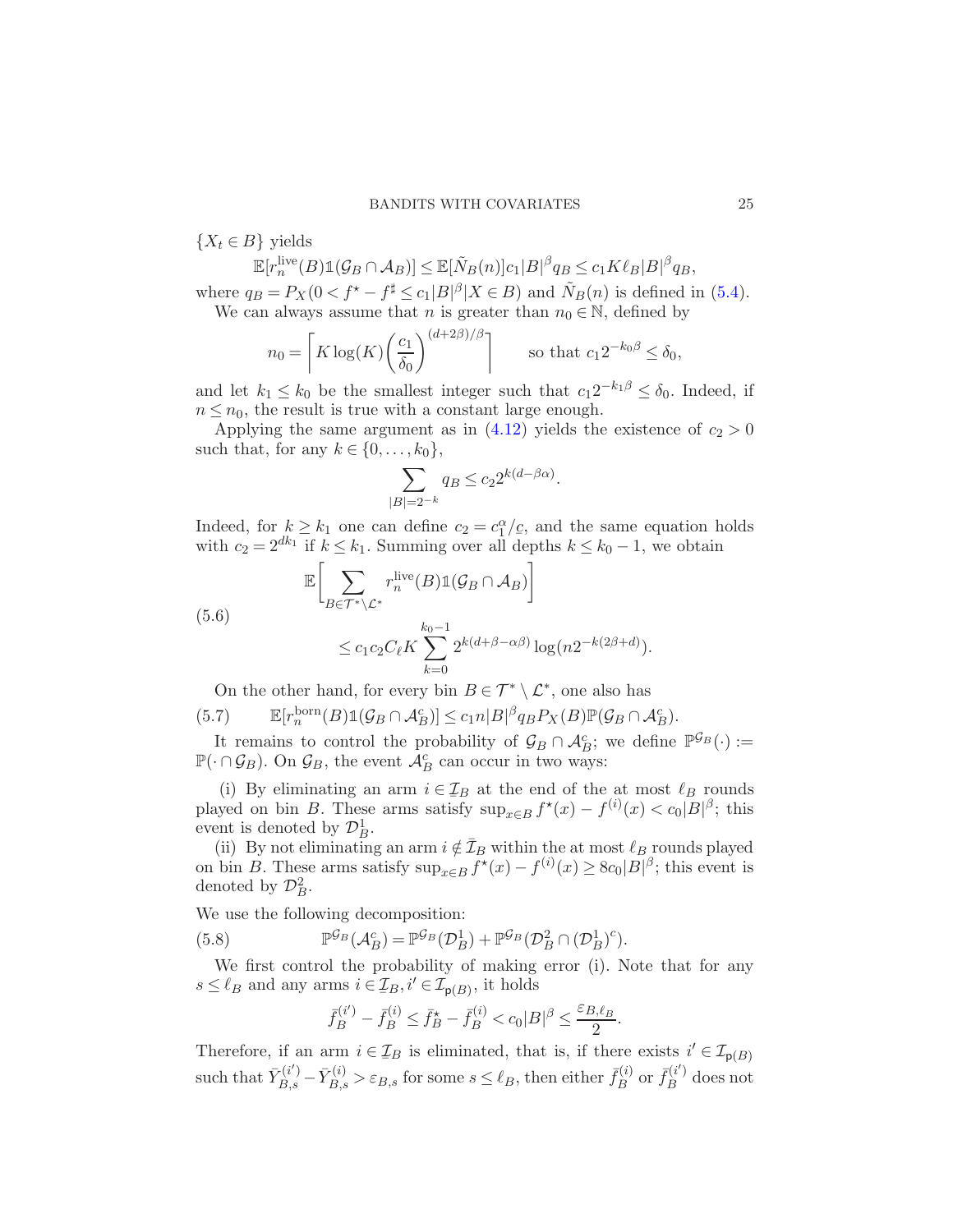belong to its respective confidence interval  $[\bar{Y}_{B,s}^{(i)} \pm \varepsilon_{B,s}/4]$  or  $[\bar{Y}_{B,s}^{(i')} \pm \varepsilon_{B,s}/4]$ for some  $s \leq \ell_B$ . Therefore, since  $-\bar{f}_B^{(i)} \leq Y_s - \bar{f}_B^{(i)} \leq 1 - \bar{f}_B^{(i)}$  $B^{\left(i\right)},$ 

<span id="page-25-1"></span>
$$
(5.9) \quad \mathbb{P}^{\mathcal{G}_B}(\mathcal{D}_B^1) \le \mathbb{P}\left\{\exists s \le \ell_B; \exists i \in \mathcal{I}_{\mathbf{p}(B)}; |\bar{Y}_s^{(i)} - \bar{f}_B^{(i)}| \ge \frac{\varepsilon_{B,s}}{4}\right\} \le 2K\frac{\ell_B}{n|B|^d},
$$

where in the second inequality, we used Lemma [A.1.](#page-27-0)

Next, we treat error (ii). For any  $i \notin \overline{I}_B$ , there exists  $x^{(i)}$  such that  $f^{\star}(x^{(i)}) - f^{(i)}(x^{(i)}) > 8c_0|B|^{\beta}$ . Let  $i = i(i) \in \mathcal{I}$  be any arm such that  $f^{\star}(x^{(i)}) =$  $f^{(i)}(x^{(i)})$ ; the smoothness condition implies that

<span id="page-25-0"></span>(5.10) 
$$
\begin{aligned} \bar{f}_B^{(i)} &\ge f^{(i)}(x^{(i)}) - c_0|B|^\beta > f^{(i)}(x^{(i)}) + 7c_0|B|^\beta \\ &\ge \bar{f}_B^{(i)} + 6c_0|B|^\beta > \bar{f}_B^{(i)} + \frac{3}{2}\varepsilon_{B,\ell_B}. \end{aligned}
$$

On the event  $(\mathcal{D}_{B}^{1})^{c}$ , no arm in  $\mathcal{I}_{B}$ , and in particular any of the arms  $\tilde{i}(i), i \in$  $\mathcal{I}_{p(B)} \setminus \overline{\mathcal{I}}_B$ , has been eliminated until round  $\ell_B$ . Therefore, the event  $\mathcal{D}_B^2 \cap$  $(\mathcal{D}_{B}^{1})^{c}$  occurs if there exists  $i \notin \bar{\mathcal{I}}_{B}$  such that  $\bar{Y}_{B,\ell}^{(i)}$  $\bar{Y}_{B,\ell_B}^{(i)} - \bar{Y}_{B,\ell_B}^{(i)}$  $\zeta_{B,\ell_B}^{(i)} \leq \varepsilon_{B,\ell_B}$ . In view of  $(5.10)$  and  $(5.2)$ , it implies that there exists  $i \in \mathcal{I}_{p(B)}$  such that

$$
|\bar{Y}_{B,\ell_B}^{(i)}-\bar{f}_B^{(i)}| \geq \frac{\varepsilon_{B,\ell_B}}{4}
$$

.

Hence, the probability of error (ii) can be bounded by

<span id="page-25-2"></span>
$$
\mathbb{P}^{\mathcal{G}_B}(\mathcal{D}_B^2 \cap (\mathcal{D}_B^1)^c) \le \mathbb{P}\left\{\exists i \in \mathcal{I}_{\mathbf{p}(B)} : |\bar{Y}_{B,\ell_B}^{(i)} - \bar{f}_B^{(i)}| \ge \frac{\varepsilon_{B,\ell_B}}{4}\right\}
$$
\n
$$
\le 2K \frac{\ell_B}{n|B|^d},
$$

where the second inequality follows from  $(A.1)$ .

Putting together  $(5.8)$ ,  $(5.9)$ ,  $(5.11)$  and  $(5.3)$ , we get

$$
\mathbb{P}^{\mathcal{G}_B}(\mathcal{A}_B^c) \le 4K \frac{\ell_B}{n|B|^d} \le 4C_{\ell} \frac{K}{n}|B|^{-(2\beta+d)} \log(n|B|^{(2\beta+d)}).
$$

Together with [\(5.7\)](#page-24-1), it yields for  $B \in \mathcal{T}^* \setminus \mathcal{L}^*$  that

$$
\mathbb{E}[r_n^{\text{born}}(B)\mathbb{1}(\mathcal{G}_B \cap \mathcal{A}_B^c)] \le c_3 K|B|^{-(\beta+d)} \log(n|B|^{(2\beta+d)}) q_B P_X(B).
$$

If k is such that  $c_1 2^{-k\beta} > \delta_0$ , then any bin B such that  $|B| = 2^{-k}$  satisfies  $\mathbb{E}[r_n^{\text{born}}(B)\mathbb{1}(\mathcal{G}_B \cap \mathcal{A}_B^c)] \leq c_4 K \log n$ . If k is such that  $c_1 2^{-k\beta} \leq \delta_0$ , then the above display together with the margin condition yield

$$
\mathbb{E}\bigg[\sum_{|B|=2^{-k}} r_n^{\text{born}}(B)\mathbb{1}(\mathcal{G}_B \cap \mathcal{A}_B^c)\bigg] \le c_5 K 2^{k(\beta+d-\alpha\beta)} \log(n2^{-k(2\beta+d)}).
$$

Summing over all depths  $k = 0, \ldots, k_0 - 1$  and using [\(5.6\)](#page-24-2), we obtain

<span id="page-25-3"></span>(5.12) 
$$
\mathbb{E}[\tilde{r}_n(\mathcal{T}^* \setminus \mathcal{L}^*)] \leq c_6 K \sum_{k=0}^{k_0-1} 2^{k(\beta+d-\alpha\beta)} \log(n2^{-k(2\beta+d)}).
$$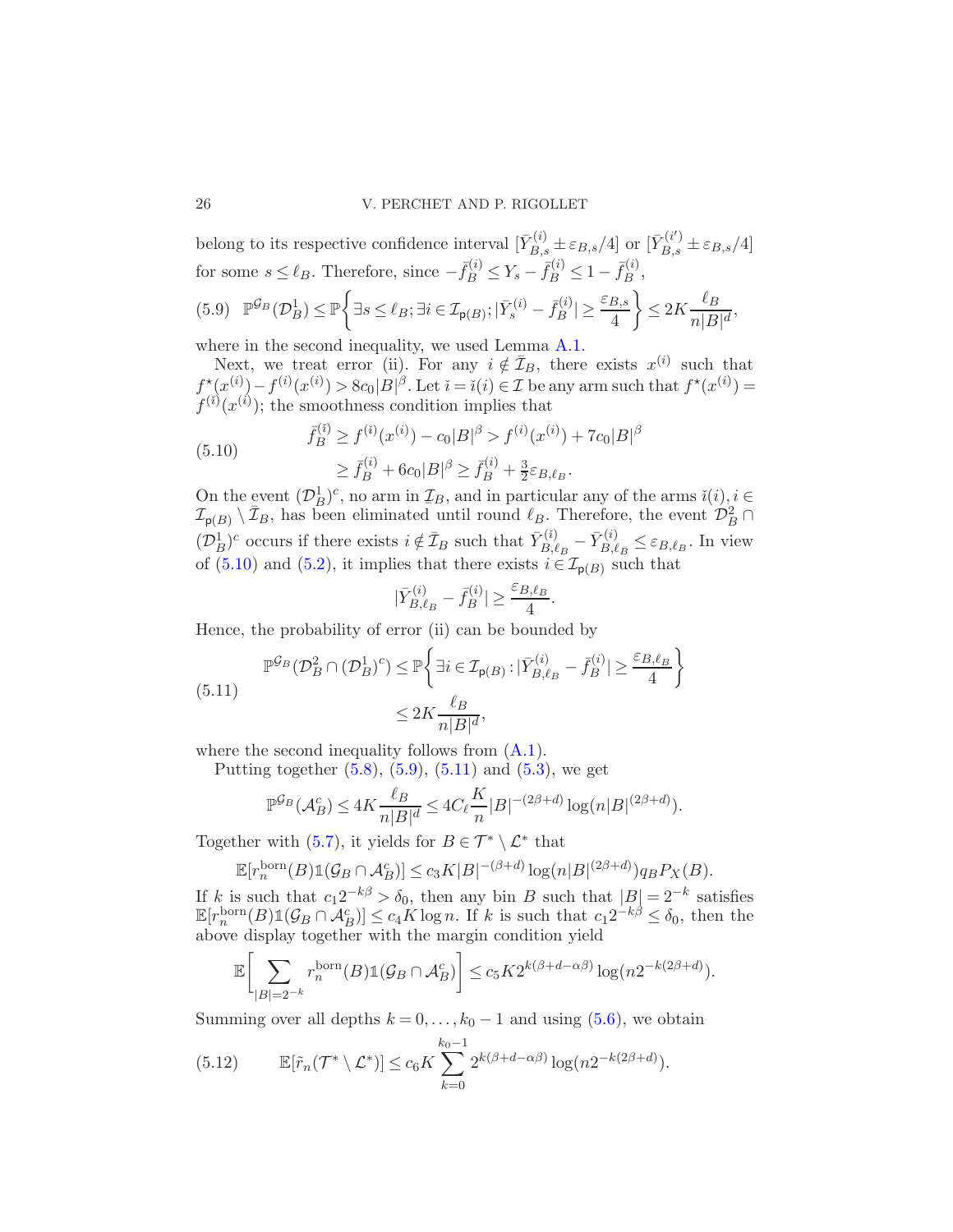We now compute an upper bound on the right-hand side of the above inequality. Fix  $k = 0, \ldots, k_0$  and define

$$
S_k=\sum_{j=0}^k2^{j(d+\beta-\beta\alpha)}=\frac{2^{(k+1)(d+\beta-\beta\alpha)}-1}{2^{d+\beta-\beta\alpha}-1}.
$$

Observe that

$$
2^{k(d+\beta-\beta\alpha)}\log(n2^{-k(d+2\beta)}) = (S_k - S_{k-1})\log(n[c_7S_k+1]^{-(d+2\beta)/(d+\beta-\beta\alpha)}),
$$
  
where  $c_7 := 2^{d+\beta-\beta\alpha} - 1$ . Therefore, (5.12) can be rewritten as

<span id="page-26-0"></span>
$$
\mathbb{E}[\tilde{r}_n(\mathcal{T}^* \setminus \mathcal{L}^*)]
$$
\n
$$
\leq c_6 K \left[ \sum_{k=1}^{k_0 - 1} (S_k - S_{k-1}) \log(n[c_7 S_k + 1]^{-(d+2\beta)/(d+\beta-\beta\alpha)}) + \log n \right]
$$
\n(5.13) 
$$
\leq c_6 K \left[ \int_0^{S_{k_0 - 1}} \log(n[c_7 x + 1]^{-(d+2\beta)/(d+\beta-\beta\alpha)}) dx + \log n \right]
$$
\n
$$
\leq c_8 K \left[ 2^{k_0(d+\beta-\beta\alpha)} \log(n2^{-k_0(d+2\beta)}) + \log n \right]
$$
\n
$$
\leq c_9 n \left( \frac{n}{K \log(K)} \right)^{-\beta(1+\alpha)/(d+2\beta)},
$$

where we used  $(5.1)$  in the last inequality and the fact that  $log(n)$  is dominated by  $n^{1-\beta(1+\alpha)/(d+2\beta)}$  since  $\alpha\beta \leq d$ .

Second part: Control of the regret on the leaves. Recall that the set of leaves  $\mathcal{L}^*$  is composed of bins B such that  $|B| = 2^{-k_0}$ . Proceeding in the same way as in [\(5.7\)](#page-24-1), we find that for any  $B \in \mathcal{L}^*$ , it holds

<span id="page-26-1"></span>
$$
\mathbb{E}[r_n^{\text{live}}(B)\mathbb{1}(\mathcal{G}_B)] \le c_1 n |B|^{\beta} P_X (0 < f^{\star} - f^{\sharp} \le c_1 |B|^{\beta}, X \in B).
$$

Since  $n \ge n_0$ , then  $c_1 2^{-k_0 \beta} \le \delta_0$  and using the margin assumption, we find

(5.14) 
$$
\sum_{B \in \mathcal{L}^*} \mathbb{E}[r_n^{\text{live}}(B) \mathbb{1}(\mathcal{G}_B)] \le c_1 n 2^{-k_0 \beta (1+\alpha)}
$$

$$
\le c_1 n \left(\frac{n}{K \log(K)}\right)^{-\beta (1+\alpha)/(d+2\beta)},
$$

where we used  $(5.1)$  in the second inequality.

The theorem follows by summing [\(5.13\)](#page-26-0) and [\(5.14\)](#page-26-1). If  $\alpha = +\infty$ , then the same proof holds except that  $\log(n)$  dominates  $2^{k_0(\beta+d-\alpha\beta)}\log(n2^{-k_0(2\beta+d)})$ in  $(5.13)$ .  $\Box$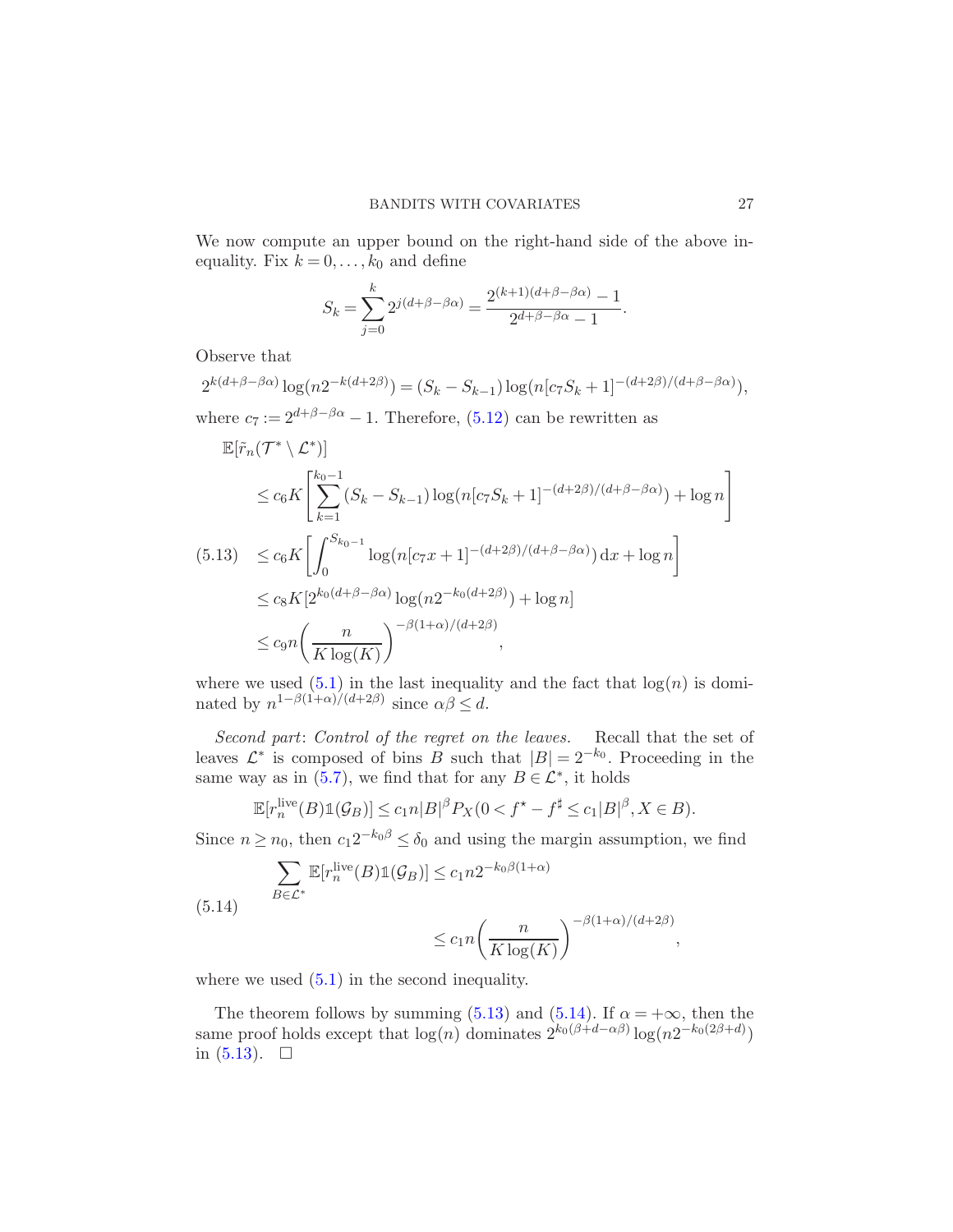# 28 V. PERCHET AND P. RIGOLLET

# APPENDIX: TECHNICAL LEMMA

The following lemma is central to our proof of Theorem [2.1.](#page-5-1) We recall that a process  $Z_t$  is a martingale difference sequence if  $\mathbb{E}[Z_{t+1}|Z_1,\ldots,Z_t] =$ 0. Moreover, if  $a \leq Z_t \leq b$  and if we denote the sequence of averages by  $\bar{Z}_t = \frac{1}{t}$  $\frac{1}{t}\sum_{s=1}^{t} Z_s$ , then Hoeffding–Azuma's inequality yields that, for every integer  $T \geq 1$ ,

(A.1) 
$$
\mathbb{P}\left\{\bar{Z}_T \ge \sqrt{\frac{(b-a)^2}{2T}\log\left(\frac{1}{\delta}\right)}\right\} \le \delta.
$$

The following lemma is a generalization of this result:

LEMMA A.1. Let  $Z_t$  be a martingale difference sequence with  $a \leq Z_t \leq b$ then, for every  $\delta > 0$  and every integer  $T \geq 1$ ,

<span id="page-27-1"></span><span id="page-27-0"></span>
$$
\mathbb{P}\bigg\{\exists t \le T, \bar{Z}_t \ge \sqrt{\frac{2(b-a)^2}{t}} \log\left(\frac{4 T}{\delta t}\right)\bigg\} \le \delta.
$$

PROOF. Define  $\varepsilon_t = \sqrt{\frac{2(b-a)^2}{t}}$  $\frac{(-a)^2}{t} \log\left(\frac{4}{\delta}\right)$  $\mathcal{I}$  $\frac{T}{t}$ ). Recall first the Hoeffding–Azuma maximal concentration inequality. For every  $\eta > 0$  and every integer  $t \geq 1$ ,

$$
\mathbb{P}\{\exists s \le t, s\bar{Z}_s \ge \eta\} \le \exp\bigg(-\frac{2\eta^2}{t(b-a)^2}\bigg).
$$

Using a peeling argument, one obtains

$$
\mathbb{P}\{\exists t \leq T, \bar{Z}_t \geq \varepsilon_t\} \leq \sum_{m=1}^{\lfloor \log_2(T) \rfloor} \mathbb{P}\left\{\bigcup_{t=2^m}^{2^{m+1}-1} \{\bar{Z}_t \geq \varepsilon_t\}\right\} \n\leq \sum_{m=1}^{\lfloor \log_2(T) \rfloor} \mathbb{P}\left\{\bigcup_{t=2^m}^{2^{m+1}} \{\bar{Z}_t \geq \varepsilon_{2^{m+1}}\}\right\} \n\leq \sum_{m=1}^{\lfloor \log_2(T) \rfloor} \mathbb{P}\left\{\bigcup_{t=2^m}^{2^{m+1}} \{\bar{Z}_t \geq 2^m \varepsilon_{2^{m+1}}\}\right\} \n\leq \sum_{m=1}^{\lfloor \log_2(T) \rfloor} \exp\left(-\frac{2(2^m \varepsilon_{2^{m+1}})^2}{2^{m+1}(b-a)^2}\right) \n= \sum_{m=1}^{\lfloor \log_2(T) \rfloor} \frac{2^{m+1}}{T} \frac{\delta}{4} \leq \frac{2^{\log_2(T)+2}}{T} \frac{\delta}{4} \leq \delta.
$$

Hence the result.  $\square$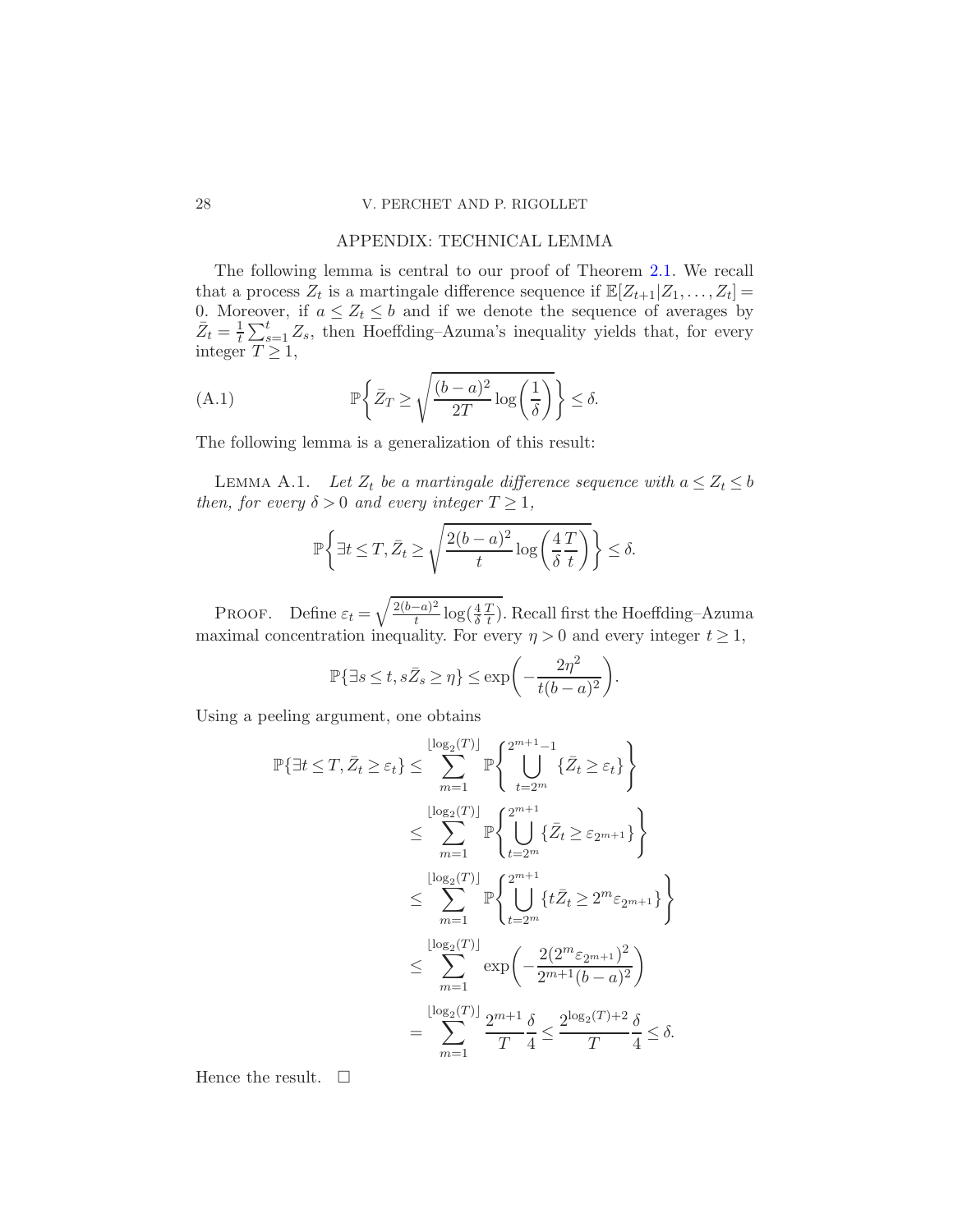## REFERENCES

- <span id="page-28-13"></span>[1] Audibert, J.-Y. and Bubeck, S. (2010). Regret bounds and minimax policies under partial monitoring. *J. Mach. Learn. Res.* 11 2785–2836. [MR2738783](http://www.ams.org/mathscinet-getitem?mr=2738783)
- <span id="page-28-7"></span>[2] AUDIBERT, J.-Y. and TSYBAKOV, A. B. (2007). Fast learning rates for plug-in classifiers. *Ann. Statist.* 35 608–633. [MR2336861](http://www.ams.org/mathscinet-getitem?mr=2336861)
- <span id="page-28-17"></span>[3] AUDIBERT, J. Y. and TSYBAKOV, A. B. B. (2005). Fast learning rates for plug-in classifiers under the margin condition. Preprint, Laboratoire de Probabilités et Modèles Aléatoires, Univ. Paris VI and VII. Available at arXiv[:math/0507180.](http://arxiv.org/abs/math/0507180)
- <span id="page-28-2"></span>[4] AUER, P., CESA-BIANCHI, N. and FISCHER, P. (2002). Finite-time analysis of the multiarmed bandit problem. *Mach. Learn.* 47 235–256.
- <span id="page-28-12"></span>[5] Auer, P. and Ortner, R. (2010). UCB revisited: Improved regret bounds for the stochastic multi-armed bandit problem. *Period. Math. Hungar.* 61 55–65. [MR2728432](http://www.ams.org/mathscinet-getitem?mr=2728432)
- <span id="page-28-14"></span>[6] Bather, J. A. (1981). Randomized allocation of treatments in sequential experiments. *J. R. Stat. Soc. Ser. B Stat. Methodol.* 43 265–292. [MR0637940](http://www.ams.org/mathscinet-getitem?mr=0637940)
- <span id="page-28-18"></span>[7] Cesa-Bianchi, N. and Lugosi, G. (2006). *Prediction, Learning, and Games*. Cambridge Univ. Press, Cambridge. [MR2409394](http://www.ams.org/mathscinet-getitem?mr=2409394)
- <span id="page-28-6"></span>[8] Even-Dar, E., Mannor, S. and Mansour, Y. (2006). Action elimination and stopping conditions for the multi-armed bandit and reinforcement learning problems. *J. Mach. Learn. Res.* 7 1079–1105. [MR2274398](http://www.ams.org/mathscinet-getitem?mr=2274398)
- <span id="page-28-3"></span>[9] GOLDENSHLUGER, A. and ZEEVI, A. (2009). Woodroofe's one-armed bandit problem revisited. *Ann. Appl. Probab.* 19 1603–1633. [MR2538082](http://www.ams.org/mathscinet-getitem?mr=2538082)
- <span id="page-28-4"></span>[10] Goldenshluger, A. and Zeevi, A. (2011). A note on performance limitations in bandit problems with side information. *IEEE Trans. Inform. Theory* 57 1707– 1713. [MR2815844](http://www.ams.org/mathscinet-getitem?mr=2815844)
- <span id="page-28-10"></span>[11] HAZAN, E. and MEGIDDO, N. (2007). Online learning with prior knowledge. In *Learning Theory*. *Lecture Notes in Computer Science* 4539 499–513. Springer, Berlin. [MR2397608](http://www.ams.org/mathscinet-getitem?mr=2397608)
- <span id="page-28-15"></span>[12] Juditsky, A., Nazin, A. V., Tsybakov, A. B. and Vayatis, N. (2008). Gapfree bounds for stochastic multi-armed bandit. In *Proceedings of the 17th IFAC World Congress*.
- <span id="page-28-9"></span>[13] Kakade, S., Shalev-Shwartz, S. and Tewari, A. (2008). Efficient bandit algorithms for online multiclass prediction. In *Proceedings of the 25th Annual International Conference on Machine Learning (ICML 2008)* (A. McCallum and S. Roweis, eds.) 440–447. Omnipress, Helsinki, Finland.
- <span id="page-28-1"></span>[14] LAI, T. L. and ROBBINS, H. (1985). Asymptotically efficient adaptive allocation rules. *Adv. in Appl. Math.* 6 4–22. [MR0776826](http://www.ams.org/mathscinet-getitem?mr=0776826)
- <span id="page-28-8"></span>[15] LANGFORD, J. and ZHANG, T. (2008). The epoch-greedy algorithm for multi-armed bandits with side information. In *Advances in Neural Information Processing Systems 20* (J. C. PLATT, D. KOLLER, Y. SINGER and S. ROWEIS, eds.) 817– 824. MIT Press, Cambridge, MA.
- <span id="page-28-11"></span>[16] Lu, T., Pál, D. and Pál, M. (2010). Showing relevant ads via Lipschitz context multi-armed bandits. *JMLR: Workshop and Conference Proceedings* 9 485–492.
- <span id="page-28-16"></span>[17] Mammen, E. and Tsybakov, A. B. (1999). Smooth discrimination analysis. *Ann. Statist.* 27 1808–1829. [MR1765618](http://www.ams.org/mathscinet-getitem?mr=1765618)
- <span id="page-28-5"></span>[18] Rigollet, P. and Zeevi, A. (2010). Nonparametric bandits with covariates. In *COLT* (A. Tauman Kalai and M. Mohri, eds.) 54–66. Omnipress, Haifa, Israel.
- <span id="page-28-0"></span>[19] Robbins, H. (1952). Some aspects of the sequential design of experiments. *Bull. Amer. Math. Soc. (N.S.)* 58 527–535. [MR0050246](http://www.ams.org/mathscinet-getitem?mr=0050246)